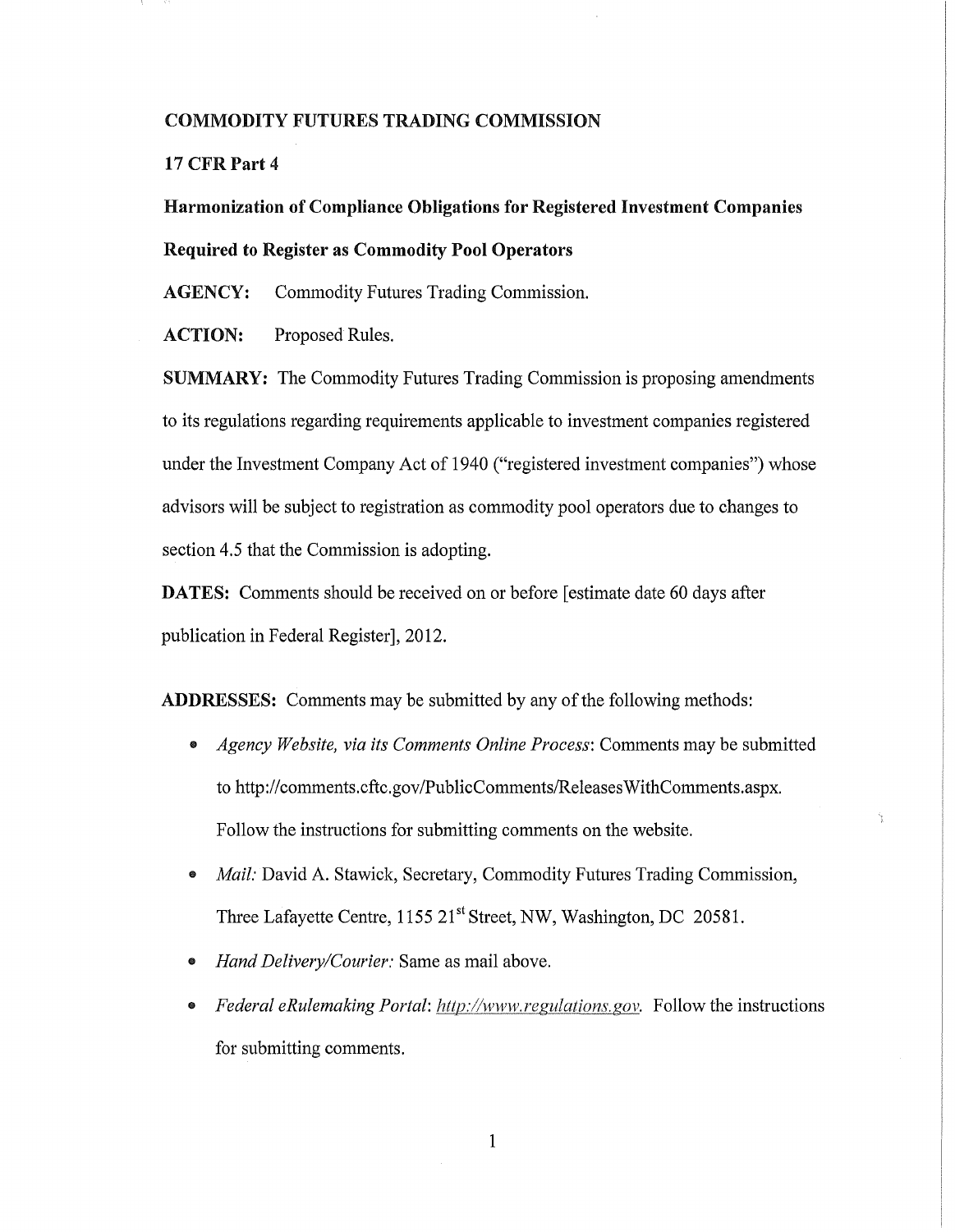- "Regulation 4.5 Harmonization" must be in the subject field of comments submitted electronically, and clearly indicated on written submissions. All comments must be submitted in English, or if not, accompanied by an English translation. Comments will be posted as received to www.cftc.gov. You should submit only information that you wish to make available publicly. If you wish the CFTC to consider information that may be exempt from disclosure under the Freedom of Information Act, a petition for confidential treatment of the exempt information may be submitted according to the established procedures in CFTC Regulation  $145.9<sup>1</sup>$
- The CFTC reserves the right, but shall have no obligation, to: review, prescreen, filter, redact, refuse, or remove any or all of your submission from http://www.cftc.gov that it may deem to be inappropriate for publication, such as obscene language. All submissions that have been redacted or removed which contain comments on the merits of the rulemaking will be retained in the public comment file and will be considered as required under the Administrative Procedure Act and other applicable laws, and may be accessible under the Freedom of Information Act.

FOR FURTHER INFORMATION CONTACT: Kevin P. Walek, Assistant Director, Telephone: (202) 418-5463, E-mail: kwalek@cftc.gov, Amanda Lesher Olear, Special Counsel, Telephone: (202) 418-5283, E-mail: aolear@cftc.gov, or Michael Ehrstein, Attorney-Advisor, Telephone: 202-418-5957, E-mail: mehrstein@cftc.gov, Division of Swap Dealer and Intermediary Oversight, Commodity Futures Trading Commission, Three Lafayette Centre, 1155 21st Street, N.W., Washington, DC 20581.

<sup>1</sup> 17 CFR 145.9.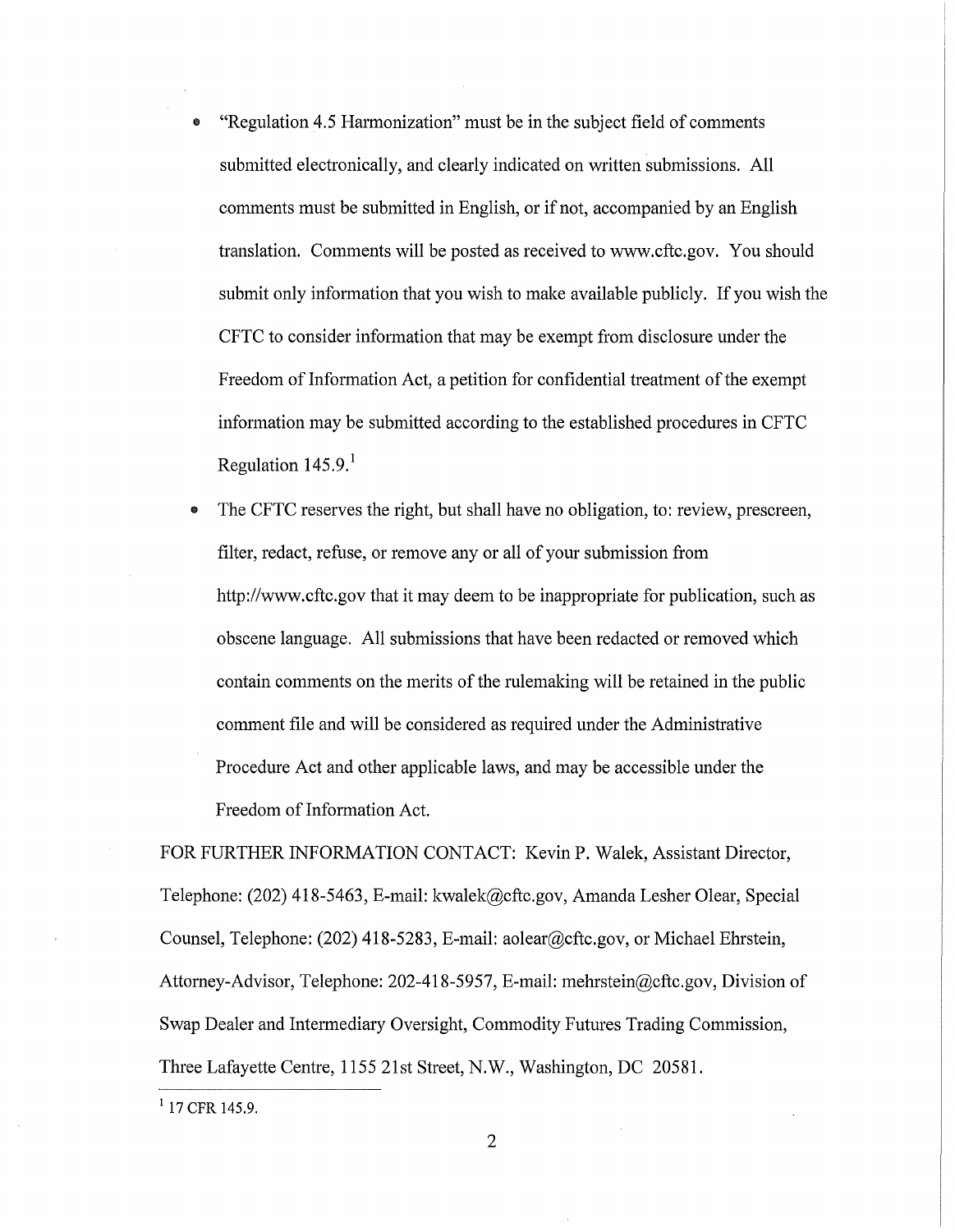#### SUPPLEMENTARY INFORMATION:

#### **I. Background**

#### A. Statutory and regulatory background

The Commodity Exchange Act ("CEA")<sup>2</sup> provides the Commission with the authority to register Commodity Pool Operators ("CPOs") and Commodity Trading Advisors ("CTAs"), $3$  to exclude any entity from registration as a CPO or CTA, $4$  and to require "[e]very commodity trading advisor and commodity pool operator registered under [the CEA] to maintain books and records and file such reports in such form and manner as may be prescribed by the Commission."<sup>5</sup> The Commission also has the power to "make" and promulgate such rules and regulations as, in the judgment of the Commission, are reasonably necessary to effectuate the provisions or to accomplish any of the purposes of [the CEA].<sup>,,6</sup> The Commission's discretionary power to exclude or exempt persons from registration was intended to be exercised "to exempt from registration those persons who otherwise meet the criteria for registration ... if, in the opinion of the Commission, there is no substantial public interest to be served by the registration."<sup>7</sup> It is pursuant to this authority that the Commission has promulgated the exclusions from the definition of CPO that are delineated in  $\S$  4.5.<sup>8</sup>

B. Reinstatement of trading and marketing criteria in § 4.5.

 $27$  U.S.C. 1, et seq.

 $3$  7 U.S.C. 6m.

 $47$  U.S.C. 1a(11) and 1a(12).

 $57 \text{ U.S.C.}$  6n(3)(A). Under part 4 of the Commission's regulations, entities registered as CPOs have reporting obligations with respect to their operated pools. See 17 CFR 4.22.  $67$  U.S.C. 12a(5).

<sup>7</sup> See H.R. Rep. No. 93-975, 93d Cong., 2d Sess. (1974), p. 20.

 $8$  17 CFR 4.5. See 68 FR 47231 (Aug. 8, 2003).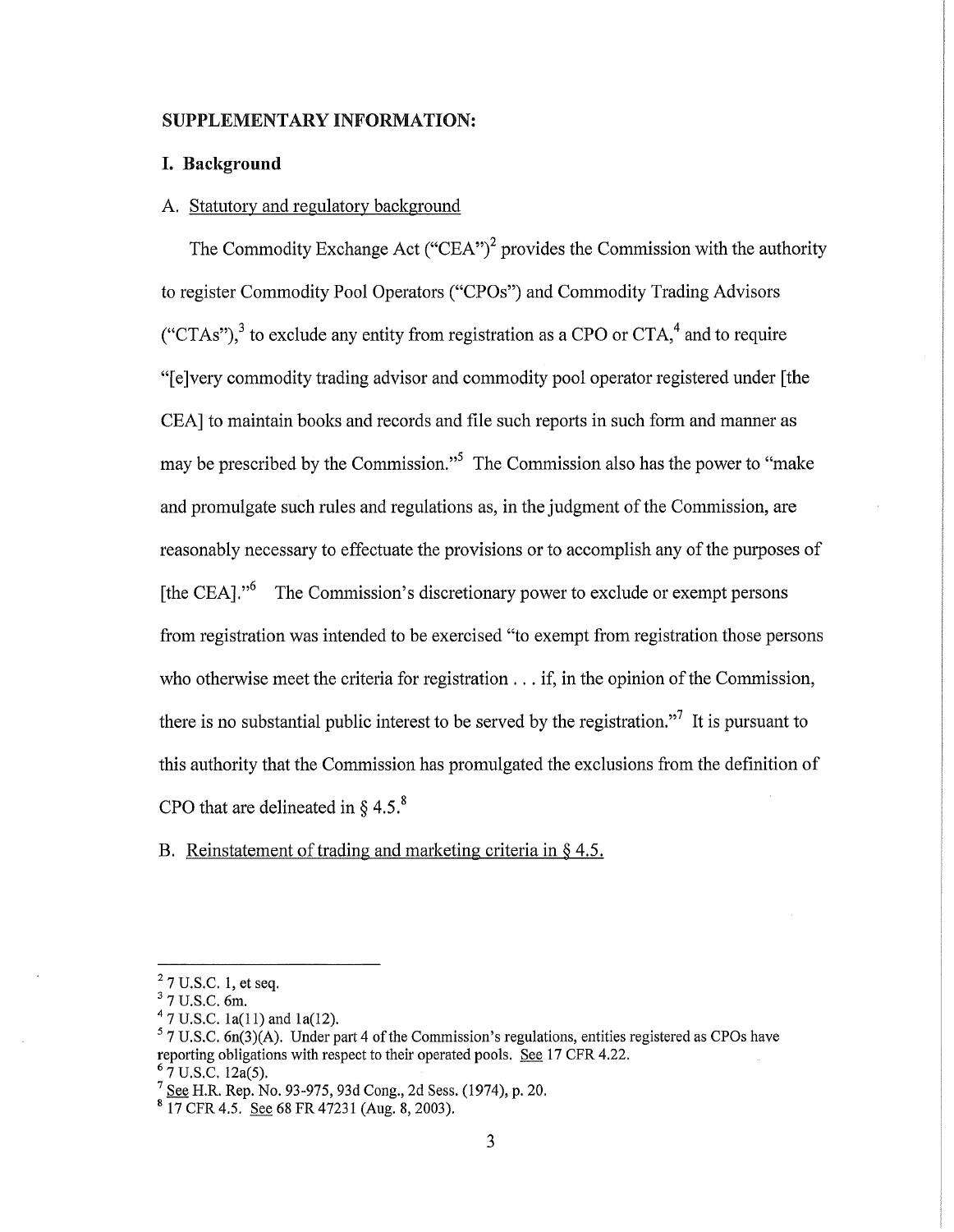In February 2011, the Commission proposed to revise the requirements for determining which persons should be required to register as a CPO under  $\S 4.5$ .<sup>9</sup> The Commission is adopting the proposed changes to  $\S$  4.5, with some minor modifications, and is proposing certain provisions to facilitate compliance by registered investment companies with the Commission's disclosure, reporting, and recordkeeping requirements. The proposed amendments that follow are based on the consideration of the comments that were submitted on the previously proposed amendments to  $\S 4.5$ , information provided during a staff roundtable on July 16, 2011 ("Roundtable"), $^{10}$  and meetings with interested parties.<sup>11</sup>

#### C. Proposed harmonization provisions

Many commenters noted that sponsors of registered investment companies which also would be required to register as CPOs would be subject to duplicative, inconsistent, and possibly conflicting disclosure and reporting requirements. In comment letters, meetings, and at the Roundtable, a number of suggestions were made regarding the manner in which the Securities and Exchange Commission ("SEC") and CFTC requirements could be harmonized. Specific areas identified by the commenters as needing harmonization include: the timing of delivery of Disclosure Documents to prospective participants; the signed acknowledgement requirement for receipt of Disclosure Documents; the cycle for updating Disclosure Documents; the timing of financial reporting to participants; the requirement that a CPO maintain its books and records on site; the required disclosure of fees; the required disclosure of past

<sup>&</sup>lt;sup>9</sup> 76 FR 7976 (Feb. 12, 2011).

 $10$  See Notice of CFTC Staff Roundtable Discussion on Proposed Changes to Registration and Compliance Regime for Commodity Pool Operators and Commodity Trading Advisors, available at http://www.cftc.gov/PressRoom/Events/opaevent\_cftcstaff070611.

 $11 \text{ See generally, http://comments.cftc.gov/PublicComments/Comments/Comments.taspx?id=973.}$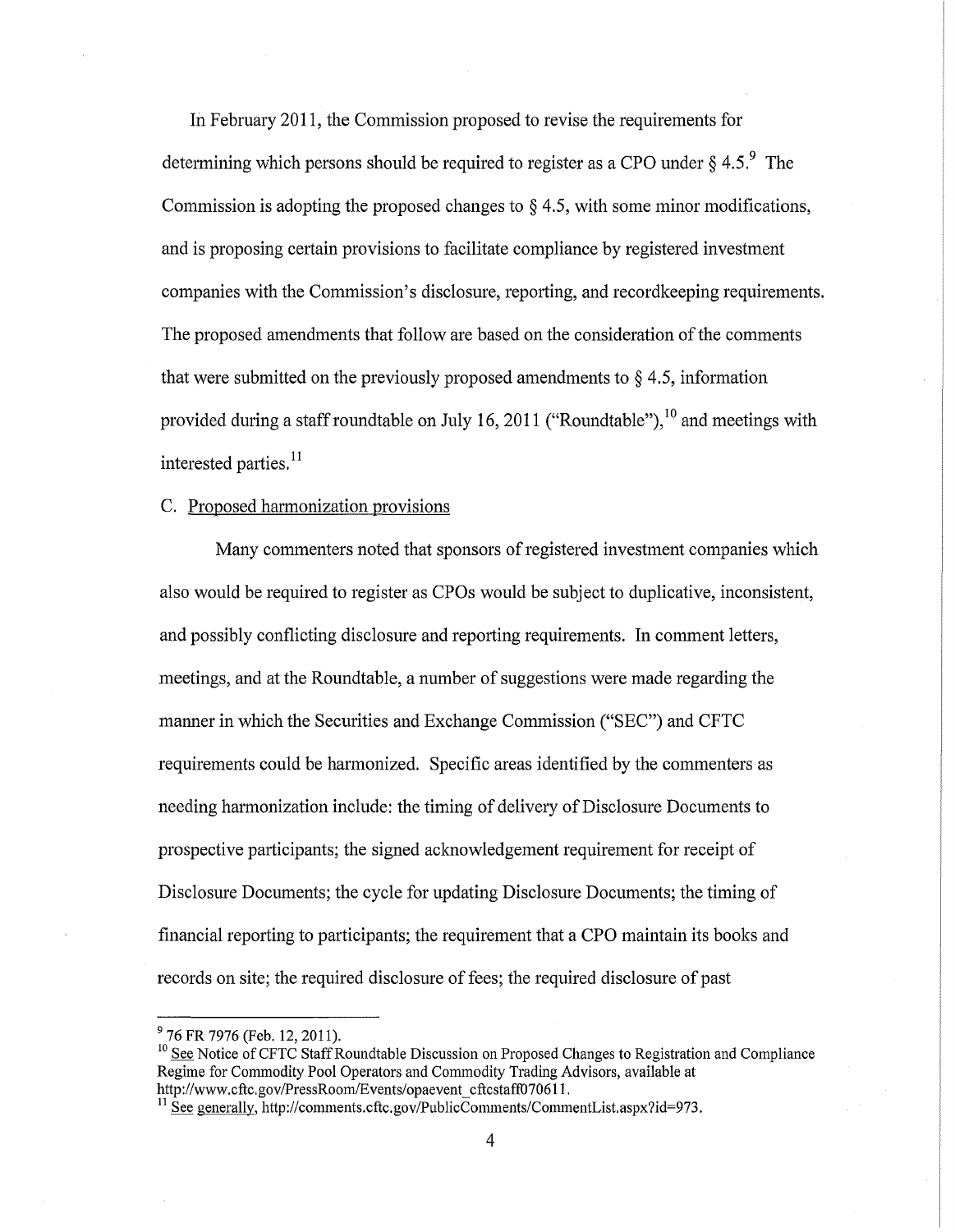performance; the inclusion of mandatory certification language; and the SEC-permitted use of a summary prospectus of open-ended registered investment companies.

Several commenters suggested that the Commission make available relief, with respect to document and report distribution, similar to that which it has recently adopted with respect to exchange-traded funds ("ETFs").<sup>12</sup> Other commenters suggested that where requirements are inconsistent, the Commission should defer to SEC requirements. A few commenters made recommendations about the treatment of specific disclosures, such as presenting both SEC and CFTC-required fee information and presenting certain performance information required by the CFTC in the Statement of Additional Information ("SAl"). At least one commenter noted that registered investment companies should be required to comply with all disclosure and other requirements applicable to registered CPOs.

The Commission has carefully considered the comments regarding harmonization and has determined to propose the following exemptive provisions that would be available to advisors of registered investment companies who are required to register as CPOs.

1. Delivery of disclosure documents and periodic reports

Part 4 of the Commission's regulations impose certain risk disclosure, reporting, and record keeping obligations on registered CPOs. Section  $4.21<sup>13</sup>$  of the Commission's regulations requires that each CPO registered or required to be registered with the Commission deliver a Disclosure Document prepared in accordance with §§ 4.24 and

 $^{12}$  76 FR 28641 (May 18, 2011).

 $13$  17 CFR 4.21.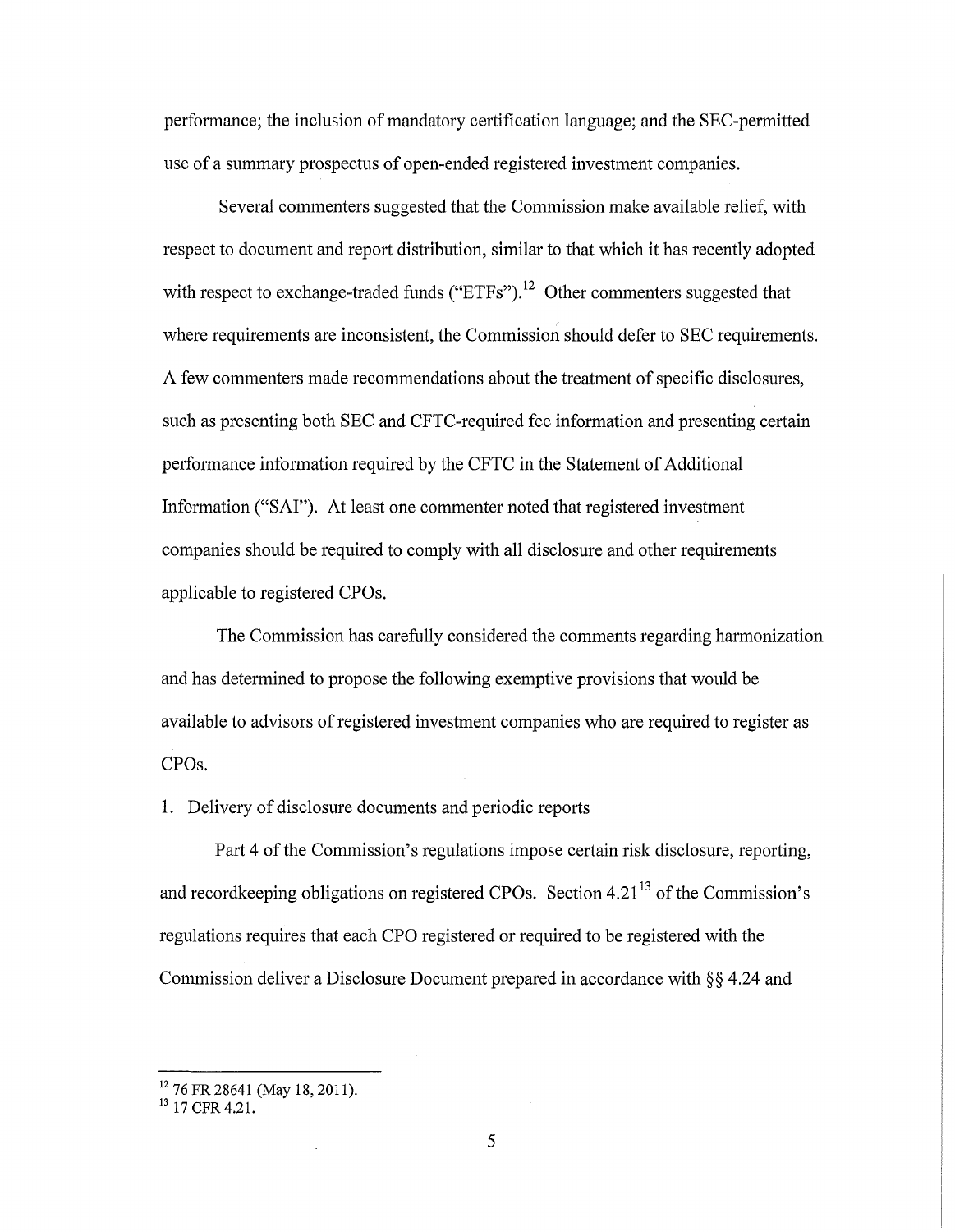$4.25$ ,<sup>14</sup> which set forth the specific information required to be disclosed, including the past performance of the offered pool to each prospective participant in a pool that it operates or intends to operate. Section 4.21 further provides that the CPO may not accept or receive funds, securities, or other property from a prospective participant unless the CPO first receives from the prospective participant a signed and dated acknowledgment stating that the prospective participant received a Disclosure Document for the pool.

With respect to a CPO's reporting obligations,  $\S 4.22^{15}$  requires that each CPO registered or required to be registered periodically distribute to each participant in each pool that it operates an Account Statement presented in the form of a Statement of Income (Loss) and a Statement of Changes in Net Asset Value for the prescribed period. The Account Statement must be distributed monthly for pools with net assets of more than \$500,000, and otherwise at least quarterly.<sup>16</sup> The financial statements must be presented in accordance with generally accepted accounting principles, consistently applied.<sup>17</sup> With respect to a CPO's recordkeeping obligations,  $\S$  4.23<sup>18</sup> of the Commission's regulations requires, in relevant part, that each CPO who is registered or required to be registered must make and keep the books and records specified in the regulation "at its main business office."

2. Comments received regarding recently adopted exemptive relief for exchange traded funds.

In response to the Commission's proposal to amend  $\S$  4.5, several commenters suggested that the Commission consider extending the exemptive relief that it recently

<sup>&</sup>lt;sup>14</sup> 17 CFR 4.24 and 4.25.

<sup>15 17</sup> CFR 4.22.

 $^{16}$  17 CFR 4.22(b).

 $17$  17 CFR 4.22(a).

 $18$  17 CFR 4.23.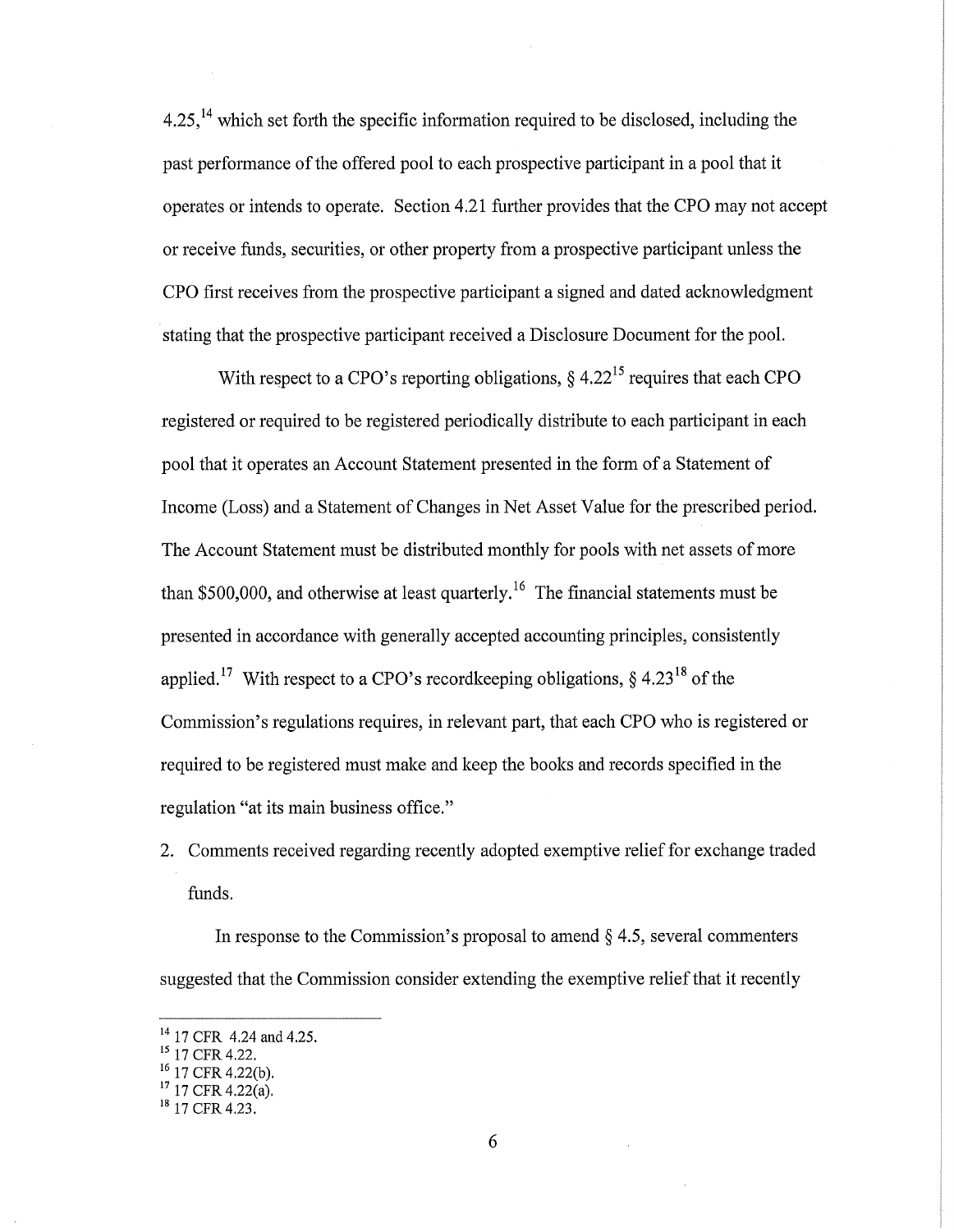adopted for CPO's operating ETFs under § 4.12(c),<sup>19</sup> which makes available to such CPOs specified relief from the Disclosure Document delivery and acknowledgment requirements of  $\S 4.21$ , the monthly Account Statement delivery requirement of  $\S 4.22$ , and the requirement to keep the CPO's books and records at its main business address in § 4.23. The relief permits CPOs to comply with the Disclosure Document and account statement delivery requirements by making such documents available on their web sites, and to maintain their records with specified third parties, on the condition that certain information and representations are filed with the CPO's notice claiming relief.<sup>20</sup> The criteria for claiming this relief are that: 1) the units of participation in the pool will be offered and sold pursuant to an effective registration statement under the Securities Act of 1933,<sup>21</sup> and 2) the units will be listed for trading on a national securities exchange registered as such under the Securities Exchange Act of 1934.<sup>22</sup> In its release proposing ETF relief, the Commission noted that historically, ETFs have been investment companies registered under the Investment Company Act of 1940 either as unit investment trusts or as open-end investment companies.<sup>23</sup> The Commission did not, however, make such registration a condition of relief. Commenters noted that, like ETFs, the distribution and subscription mechanisms for registered investment companies would make it difficult for them to meet the Disclosure Document delivery and acknowledgment requirements under the Commission's regulations. Commenters and Roundtable panelists also noted that the records of registered investment companies often are maintained by third parties, such as administrators, making it difficult for registered

 $20 \underline{\mathbf{Id}}$ .

<sup>&</sup>lt;sup>19</sup> 17 CFR 4.12(c).

 $^{21}$  15 U.S.C. 77a, et seq.

 $^{22}$  15 U.S.C. 78a, et seq.

<sup>&</sup>lt;sup>23</sup> 75 FR 54794, 54795 (Sept. 9, 2010).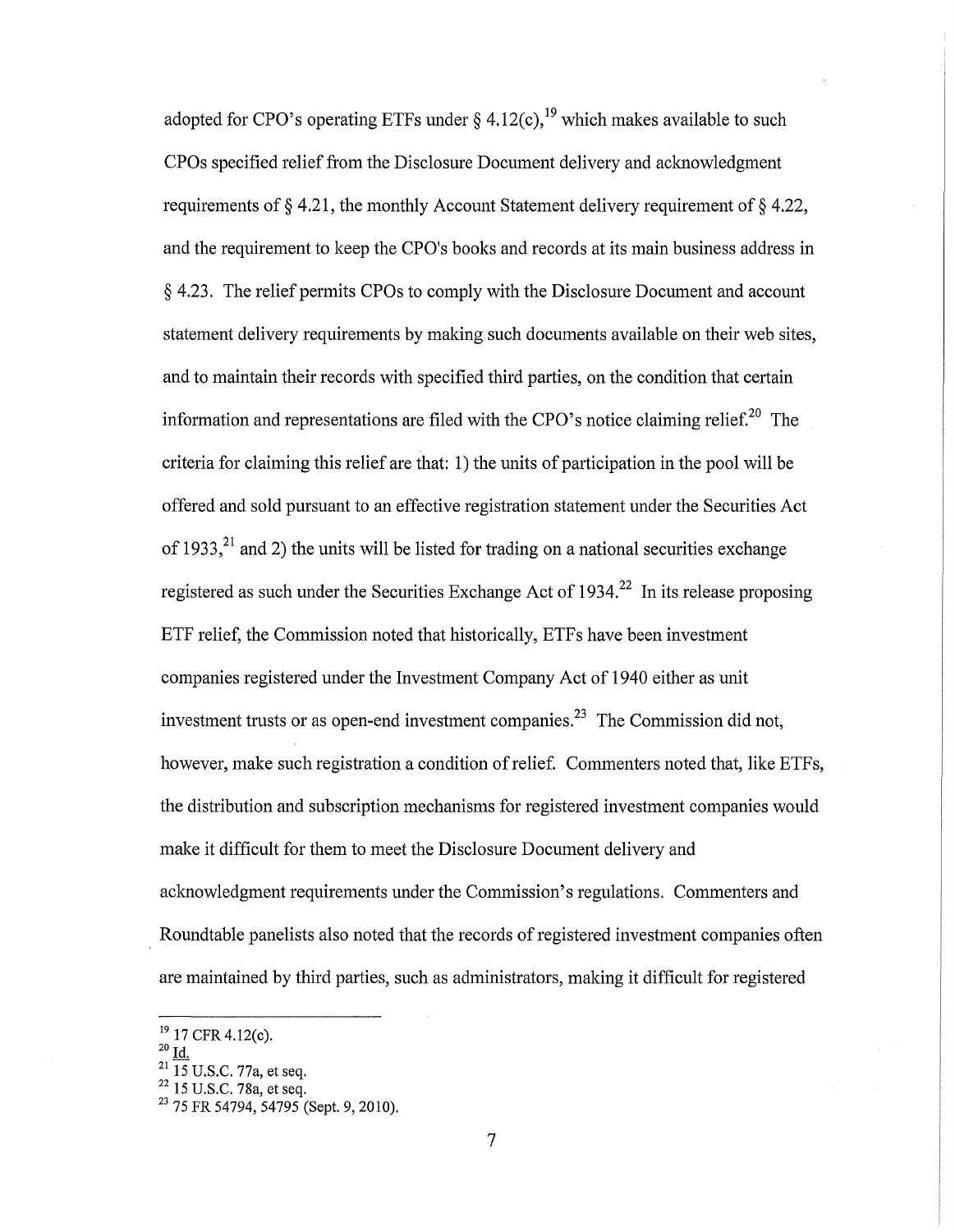investment companies to comply with the requirement of  $\S$  4.23 that a pool's books and , records be maintained at the CPO's main business office.<sup>24</sup> To address these concerns, the Commission is proposing to add an alternative criterion under  $\S 4.12(c)$  that will permit registered investment companies to claim the disclosure, reporting, and recordkeeping relief currently available to ETFs.

Several commenters further requested that the Commission extend the same relief it made available to operators of ETFs for delivery of required disclosures and periodic reports to CPOs of publicly offered commodity pools, noting that such offerings are regulated by the CFTC, SEC, National Futures Association ("NFA"), Financial Industry Regulatory Authority ("FINRA"), and each state in which they are offered. The Commission agrees that for purposes of the exemption, there is no useful distinction between publicly offered pools whose units are listed for trading on a national securities exchange, and those which are not. Therefore, the Commission is proposing to amend § 4.l2(c) such that the CPO of any pool whose units of participation will be offered and sold pursuant to an effective registration statement under the Securities Act of 1933 may claim the relief from the delivery and acknowledgement requirements under § 4.21, certain periodic financial reporting obligations under § 4.22, and the requirement that records be maintained at the CPO's main office under  $\S$  4.23, available under  $\S$  4.12(c) with respect to that pool.

# 3. Content and timing of disclosure documents

Many of the disclosures required by part 4 of the Commission's regulations are consistent with SEC-required disclosures. Where CFTC requirements differ slightly, the Commission believes that CFTC-required disclosures can be presented concomitant with

 $^{24}$  17 CFR 4.23.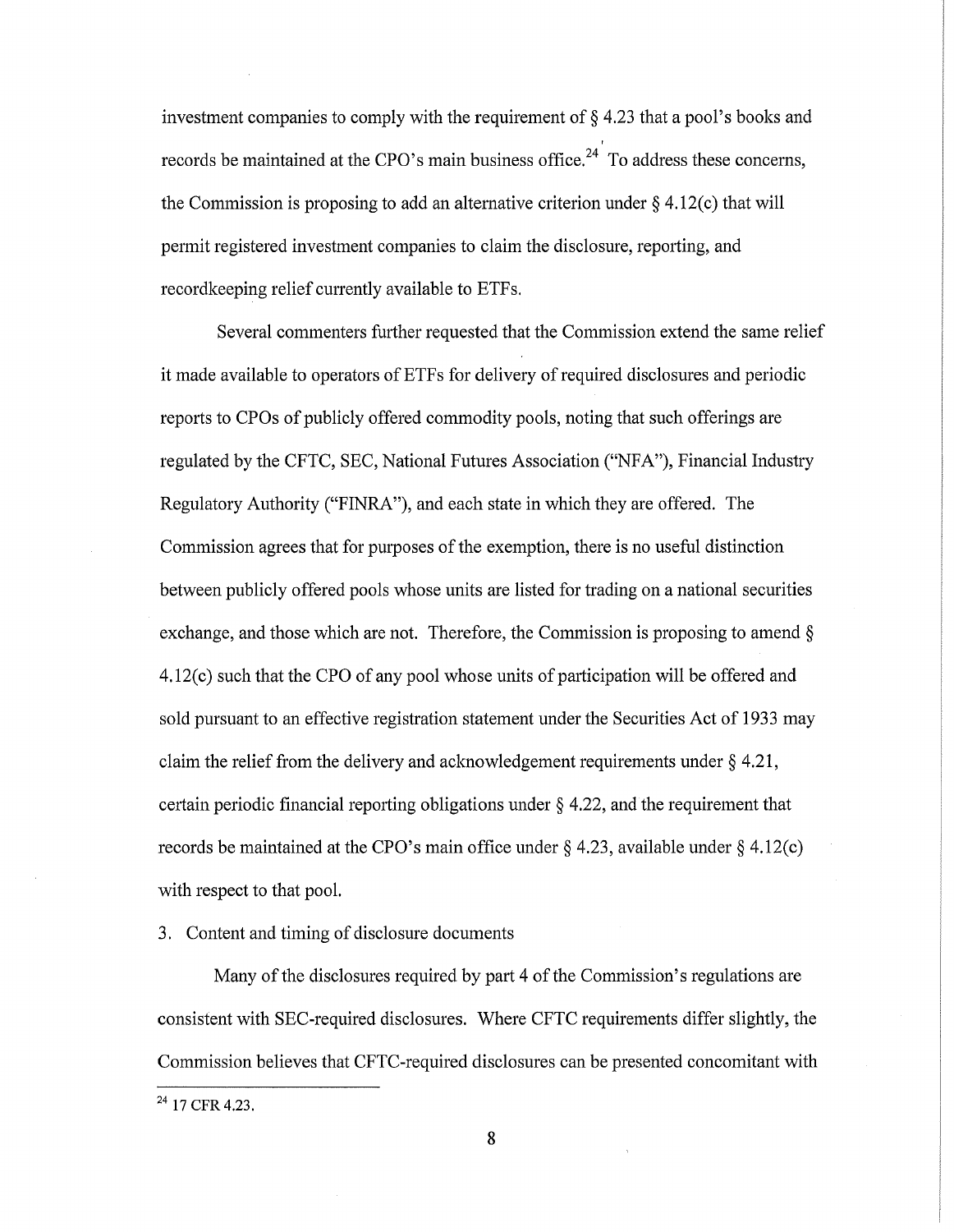SEC-required information in a registered investment company's prospectus. To address the few instances where conflicts in disclosure have been identified, the Commission is proposing relief to harmonize these requirements. With respect to performance,  $\S$  4.25(b) specifies that if the pool has traded commodity interests for three years or more, during which at least seventy-five percent of its contributions have been made by persons unaffiliated with the CPO, CTAs, or their principals, the only required performance is that of the offered pool.<sup>25</sup> If a pool has not operated for at least three years, the CPO must present the performance of other pools and accounts enumerated in  $\S$ § 4.25(c)(2) –  $(5)$ <sup>26</sup>. The Commission is proposing that the performance of other pools and accounts required to be disclosed by  $\S$  4.25(c)(2) – (5) may be presented in the registered investment company's SAL The Commission notes that SEC requirements may conflict with CFTC requirements with respect to reporting past performance and accordingly seeks comment below.<sup>27</sup> In addition, the Commission is proposing that, in lieu of the standard cautionary statement prescribed by  $\S 4.24(a)$ ,<sup>28</sup> the cover page of the registered investment company's prospectus may contain a statement that combines the language required by both § 4.24(a) and Rule  $481(b)(1)$  under the Securities Act of 1933.<sup>29</sup> With respect to the break-even point<sup>30</sup> required by § 4.24(d)(5),<sup>31</sup> the Commission will

<sup>&</sup>lt;sup>25</sup> 17 CFR 4.25(b).

 $26$  17 CFR 4.25(c)(2) - (5).

<sup>&</sup>lt;sup>27</sup> The Commission has had preliminary discussions with SEC staff on this issue. The SEC staff stated that it would consider requests for no-action relief regarding the performance presentations, if necessary and  $\frac{1}{28}$ appropriate.

Section 4.24(a) of the Commission's regulations requires that each disclosure document prepared and distributed by registered CPOs prominently display the following prescribed cautionary statement on its cover:

THE COMMODITY FUTURES TRADING COMMISSION HAS NOT PASSED UPON THE MERITS OF PARTICIPATING IN THlS POOL NOR HAS THE COMMISSION PASSED ON THE ADEQUACY OR ACCURACY OF THlS DISCLOSURE DOCUMENT. 17 CFR 4.24(a). <sup>29</sup> 17 CFR 230.481.

 $30$  Section 4.10(i) of the Commission's regulations defines the "break-even point" as "the trading profit that a pool must realize in the first year of a participant's investment to equal all fees and expenses such that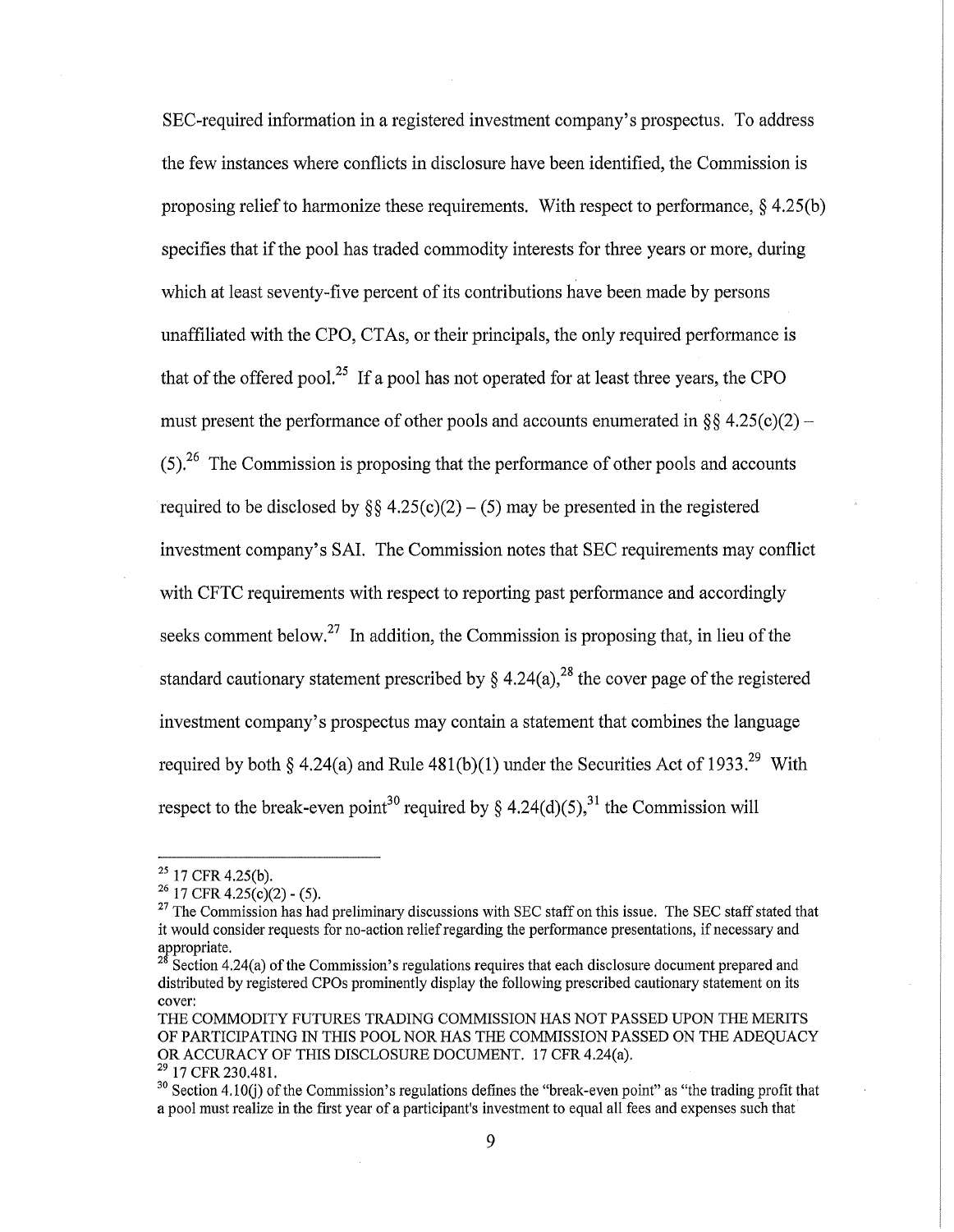consider the forepart of the document to be the section immediately following all disclosures required by SEC Form N-1 $A^{32}$  to be included in the summary prospectus, or otherwise, for registered investment companies using Form N-2, in the forepart of the prospectus. Any other information required to be presented in the forepart of the document by § 4.24(d), but that is not included in the summary section of the prospectus for open-ended registered investment companies, may also be presented immediately following the summary section of the prospectus for open-ended funds, or otherwise, for registered investment companies using Form N-2, in the forepart of the prospectus. Finally, with respect to disclosure of fees and expenses required by  $\S$  4.24(i), any such expenses that are not included in the fee table required by Item 3 of Form N-IA or Item 3 of Form N-2 would be disclosed in the prospectus, along with the tabular presentation of the calculation of the pool's break-even point required by  $\S$  4.24(i)(6). The Commission continues to believe that the inclusion of the tabular presentation of the calculation of the break-even point consistent with the Commission's regulations is a necessary disclosure because, among other requirements, it mandates a greater level of detail regarding brokerage fees and does not assume a specific rate of return. The Commission believes that this results in meaningful disclosure through the break-even analysis and facilitates an investor's assessment of a registered investment company that uses derivatives.

Commenters noted that the CFTC's and SEC's timing requirements for Disclosure Document updates were inconsistent. Section 4.26 of the Commission's

such participant will recoup its initial investment, as calculated pursuant to rules promulgated by a registered futures association pursuant to section 17(j) of the Act." 17 CFR 4.10(j)(1). The break-even point must be expressed in terms of dollars and as a percentage of the minimum unit of initial investment. 17 CFR 4.10(j)(2). It must also assume the redemption of the investment as of the close of the first year of investment. Id.

 $^{31}$  17 CFR 4.24(d)(5).<br> $^{32}$  17 CFR 274.11a.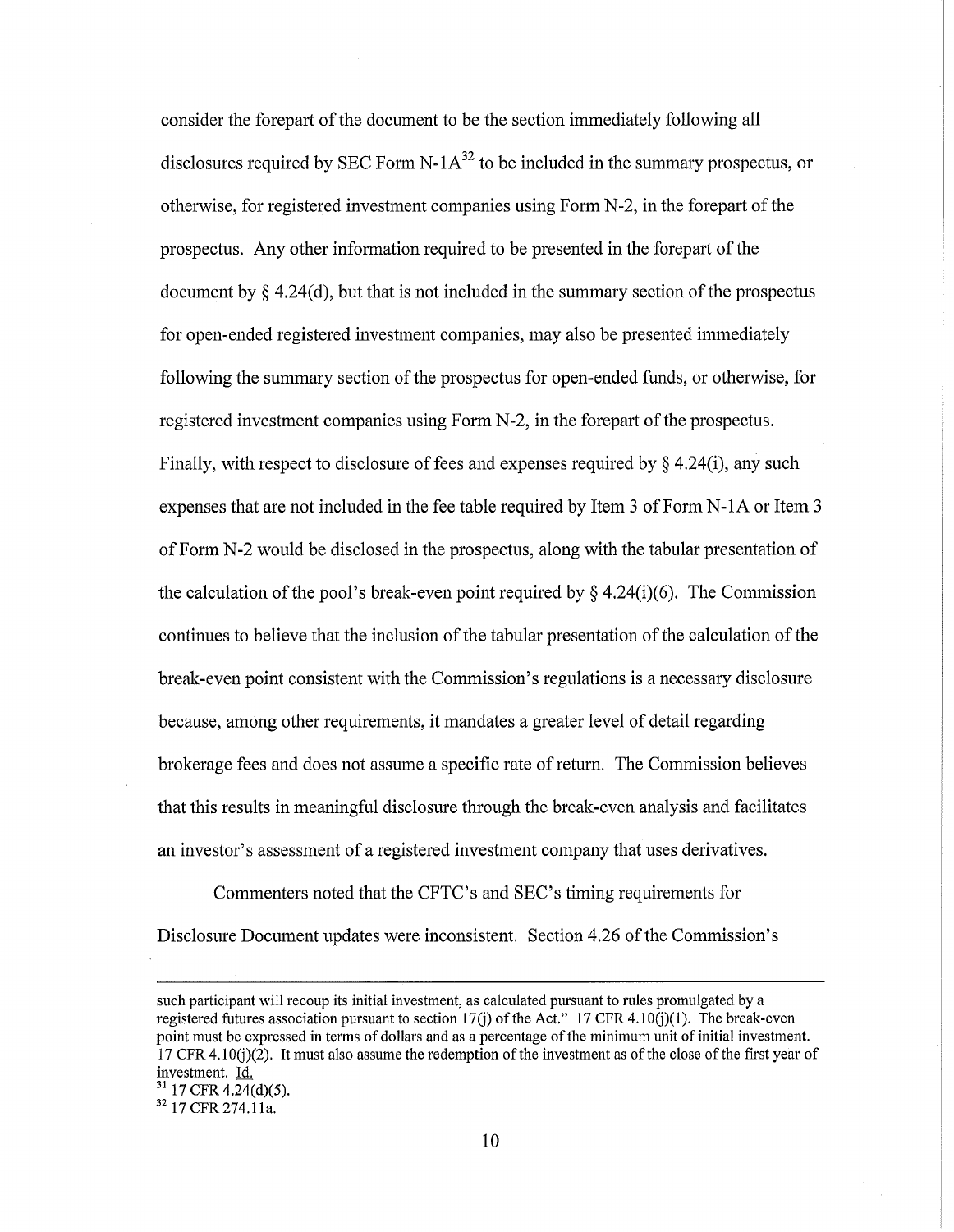regulations specifies that a Disclosure Document may be used for nine months from the date of the document before a new Disclosure Document must be prepared and filed. Conversely, provisions of the securities laws effectively require an annual prospectus update. Section 10(a)(3) of the Securities Act of 1933 specifies that "when a prospectus is used more than nine months after the effective date of the registration statement, the information contained therein shall be as of a date not more than sixteen months prior to such use  $\dots$ <sup>33</sup> Because financial statements are prepared annually as of the end of the investment company's fiscal year, and information from the financial statements is included in the prospectus, the operation of Section  $10(a)(3)$  results in an annual prospectus updating cycle. To address this inconsistency, the Commission is proposing to require that CPOs and CTAs file updates of all Disclosure Documents twelve months from the date of the document.

Some commenters, including NF A, raised an operational issue in connection with Disclosure Document amendments filed pursuant to  $\S$  4.26(c).<sup>34</sup> NFA noted that CPOs filing amended Disclosure Documents cannot distribute the document until NFA accepts the disclosure document. NFA suggested that the Commission consider whether it may be appropriate to allow CPOs of pools that provide for daily liquidity to post the Disclosure Document with the highlighted changes on their internet web sites for pool participants at the same time the CPO files with NF A, with the final document posted upon completion of the NFA review process. The Commission notes that  $\S 4.26(d)(2)$ currently permits CPOs to provide Disclosure Document updates to participants at the same time such updates are filed with NFA. Therefore, if the proposed relief is adopted

<sup>&</sup>lt;sup>33</sup> 15 U.S.C. 77j.

 $34$  17 CFR 4.26.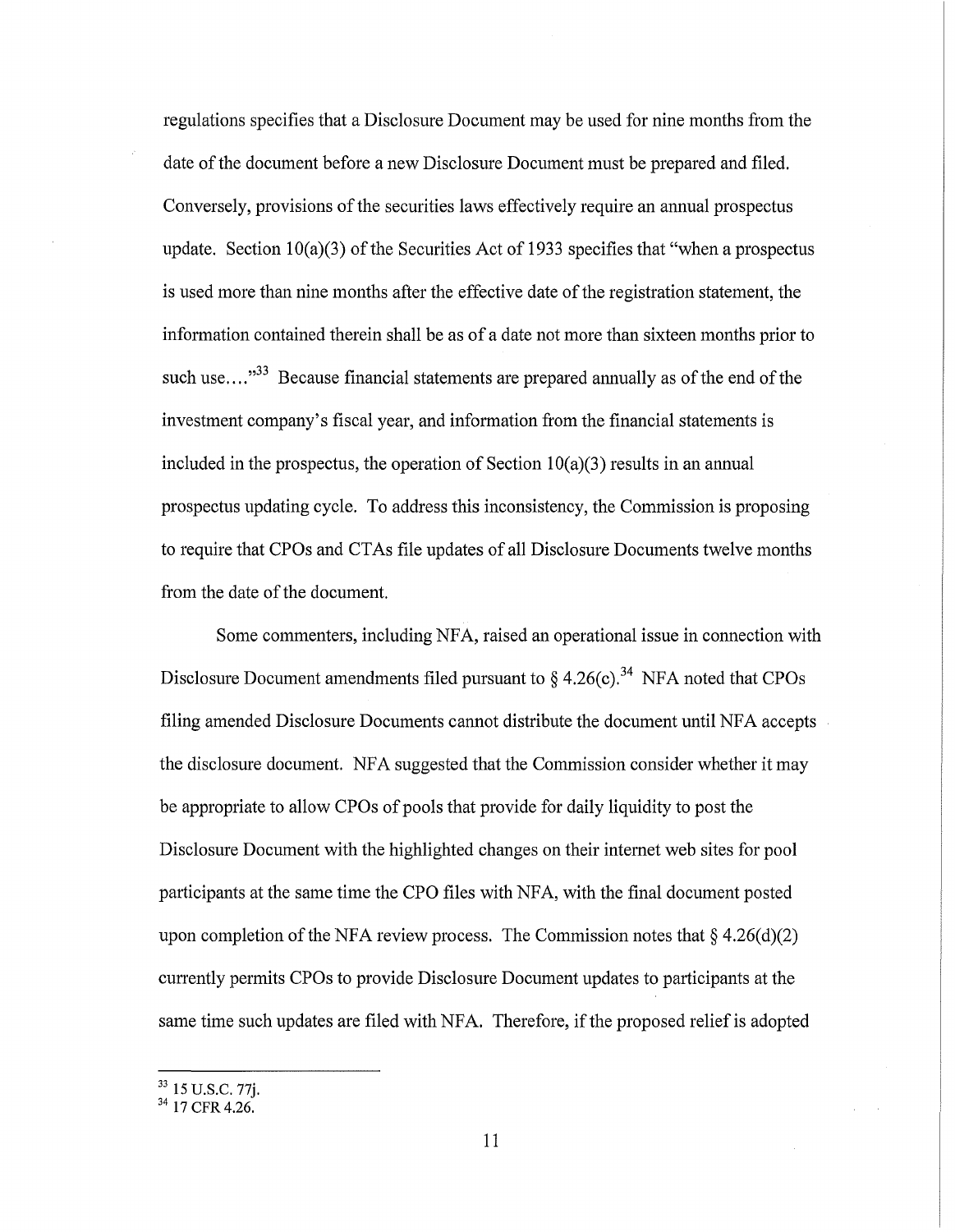by the Commission, CPOs claiming such relief may follow the procedure recommended by NFA with no additional action by the Commission.

4. Reports – timing and certification

Section 4.22(a) requires CPOs to provide periodic reports, generally monthly, to participants in the pools that they operate. SEC regulations require that registered investment companies provide semiannual reports to shareholders. Regulations of both commissions require provision of annual financial statements to commodity pool participants and investment company shareholders, respectively.<sup>35</sup> Some commenters noted that the requirement to prepare and provide monthly account statements would be burdensome because registered investment companies are not required to do so under SEC regulations, and suggested that the Commission accept the reporting required under securities laws. The Commission has carefully considered these comments and determined not to propose relief regarding the content or timing of the monthly account statement, as the information required to prepare the account statement should be readily available to the operator of an investment vehicle maintaining records of its trading activity and other operations in accordance with recordkeeping requirements under the CEA and applicable securities laws. Registered investment companies will be able to satisfy the requirement to deliver account statements to participants by making such statements available on their internet web sites, thereby substantially reducing any burden under § 4.22(a).

One commenter noted that the language required by the CFTC and the SEC in their respective periodic and annual report certifications is not identical, and encouraged the Commission to work with the SEC either to accept one language in lieu of the other

<sup>35 17</sup> CFR 4.22 and 270.30e-1.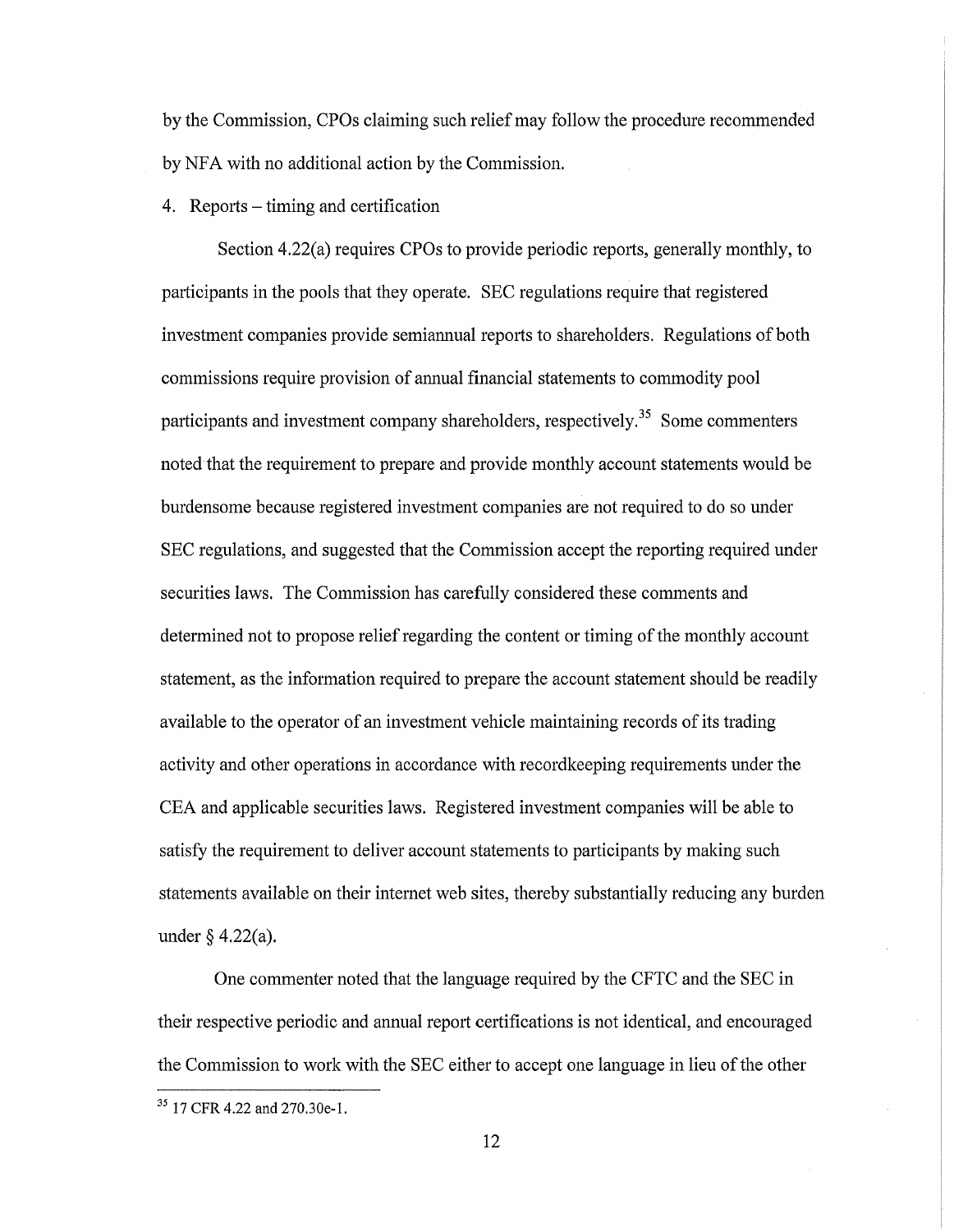or to develop agreed upon language for these certifications. Section 4.22(h) requires the individual making the oath or affirmation on behalf of the CPO to affirm that, to the best of his or her knowledge and belief, the information contained in the document is accurate and complete. The first item in the certification required by SEC Form N-CSR is: "Based on my knowledge, this report does not contain any untrue statement of a material fact or omit to state a material fact necessary to make the statements made, in light of the circumstances under which such statements were made, not misleading with respect to the period covered by this report." The certification under  $\S$  4.22(h) must be included with the periodic and annual reports provided to participants and with the annual report filed with NFA. The certification required by SEC Form N-CSR is made available through EDGAR, but does not have to be provided to shareholders. Because the Form N-CSR certification includes language that is substantively consistent with the certification required under § 4.22(h), the Commission will accept the SEC's certification as meeting the requirement under  $\S$  4.22(h), as long as such certification is part of the Form N-CSR filed with the SEC.

The Commission seeks comment on the proposed harmonization provisions. In particular, do any provisions of part 4 in addition to those identified in the proposal need to be harmonized? For instance, as noted in the Commission's final rulemaking, Commodity Pool Operators and Commodity Trading Advisors: Amendments to Compliance Obligations,  $36$  the Commission is considering adopting a family offices exemption from CPO registration akin to the exemption adopted by the SEC.<sup>37</sup> What are the factors that weigh in favor or against such an exemption? Do the proposed

<sup>&</sup>lt;sup>36</sup> [INSERT FEDERAL REGISTER CITE FOR FINAL RULE, COMMODITY POOL OPERATORS AND COMMODITY TRADING ADVISORS: AMENDMENTS TO COMPLIANCE OBLIGATIONS]. <sup>37</sup> See 17 CFR 250.202(a)(11)(G)-1.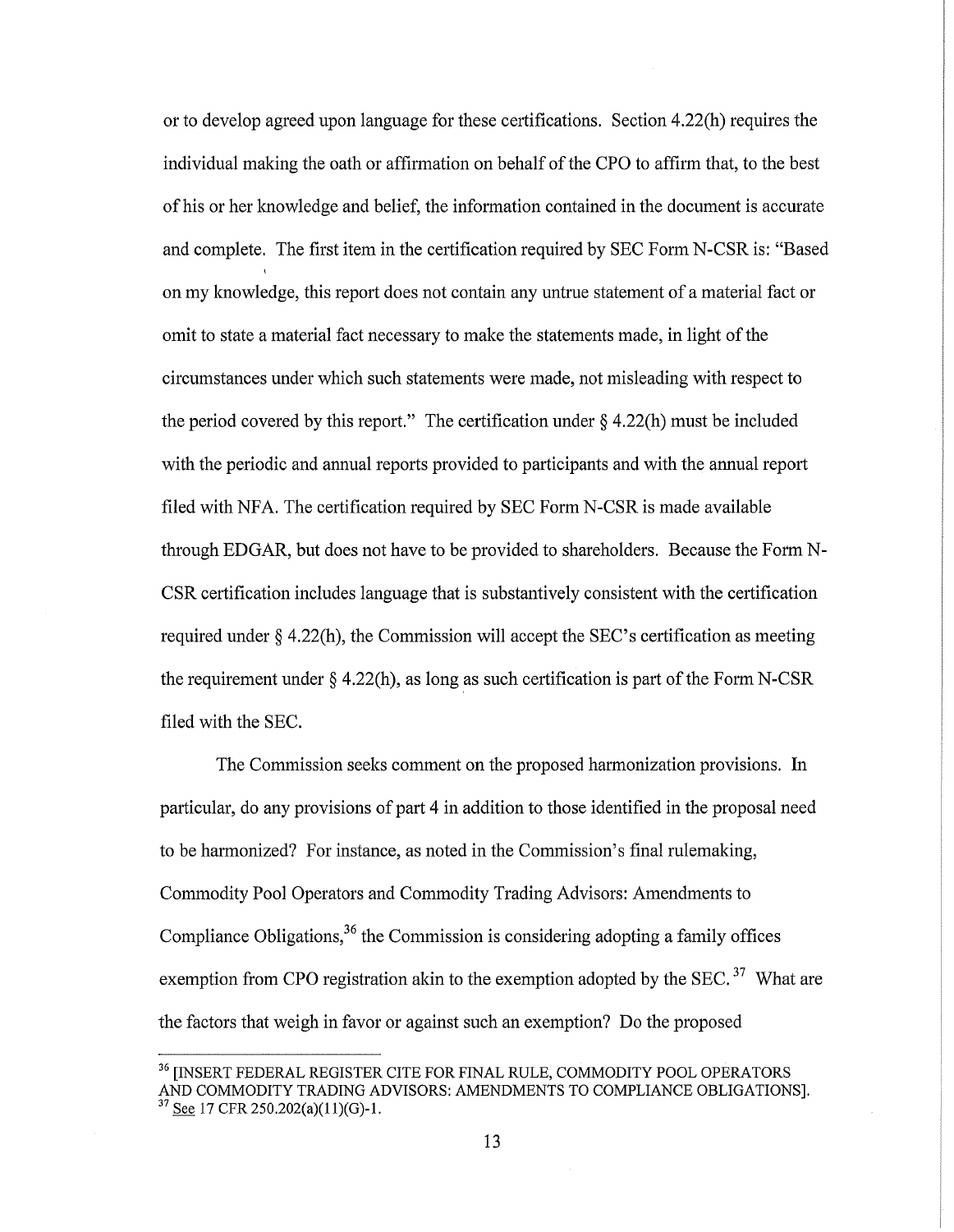harmonization provisions for break-even analysis and performance disclosure strike the appropriate balance between achieving the Commission's objective of providing material information to pool participants, and reducing duplicative or conflicting disclosure? Should the Commission consider hatmonizing its account statement reporting requirement with the SEC's semiannual reporting requirement? Should the Commission consider harmonizing its past performance reporting requirements with the SEC requirements? Are there other approaches to harmonizing these requirements that the Commission should consider? Should the Commission consider applying any of the harmonization provisions to operators of pools that are not registered investment companies?

## **II. Related Matters**

# A. Regulatory Flexibility Act

The Regulatory Flexibility Act  $(RFA)^{38}$  requires that agencies, in proposing rules, consider the impact of those rules on small businesses. The Commission has previously established certain definitions of "small entities" to be used by the Commission in evaluating the impact of its rules on such entities in accordance with the RFA.<sup>39</sup>

CPOs: The Commission has previously determined that registered CPOs are not small entities for the purpose of the RFA.<sup>40</sup> With respect to CPOs exempt from registration, the Commission has determined that a CPO is a small entity if it meets the criteria for exemption from registration under current Rule  $4.13(a)(2)$ <sup>41</sup> Based on the requisite level of sophistication needed to comply with the SEC's regulatory regime for

 $38 \text{ See } 5 \text{ U.S.C. } 601$ , et seq.

<sup>39</sup> 47 FR 18618 (Apr. 30, 1982).

 $40$  See 47 FR 18618, 18619 (Apr. 30, 1982).

 $41$  See 47 FR at 18619-20.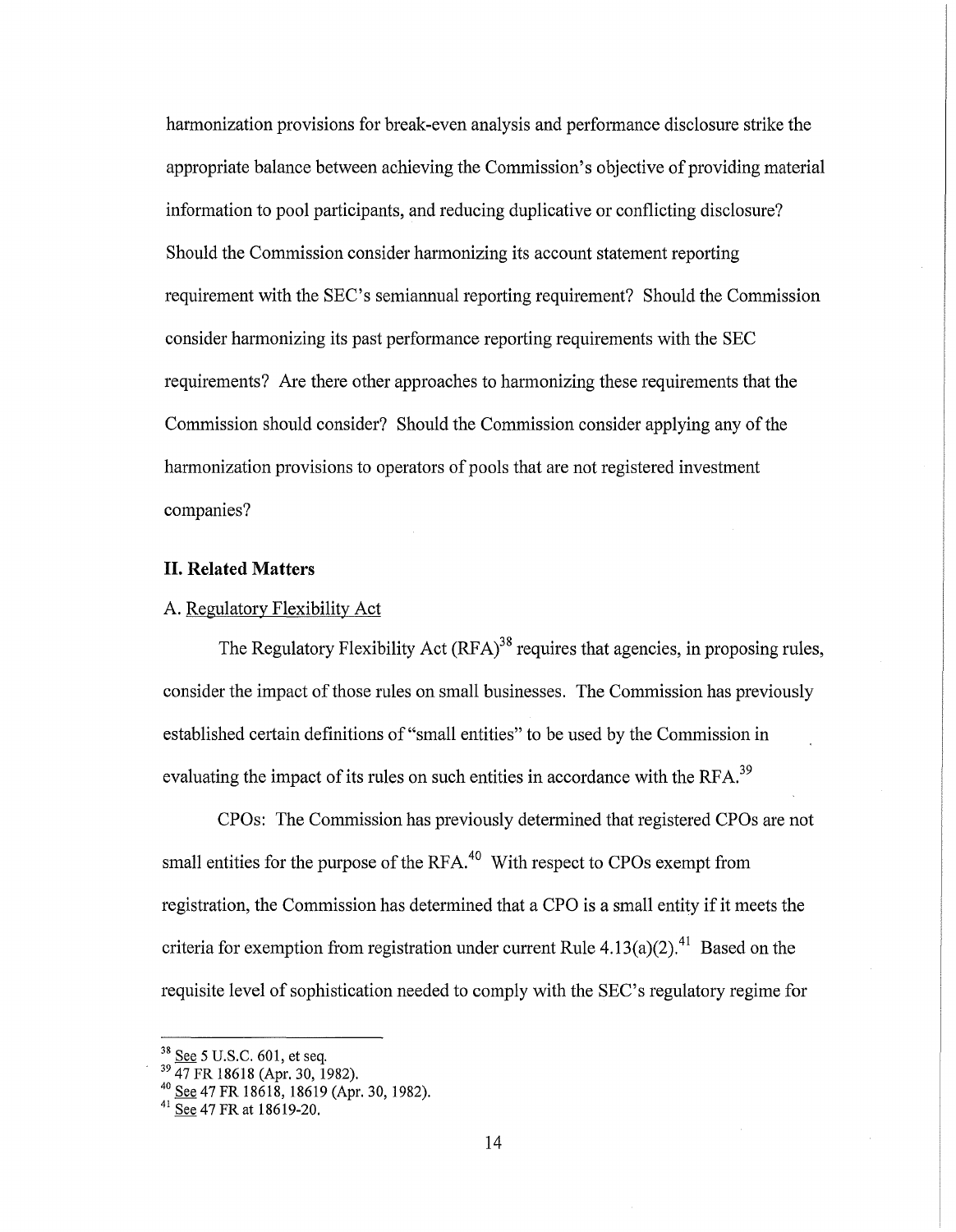registered investment companies and the fact that registered investment companies are generally intended to serve as retail investment vehicles and do not qualify for exemption under  $\S 4.13(a)(2)$ , the Commission believes that registered investment companies are generally not small entities for purposes of the RF A analysis. Moreover, the proposals herein will reduce the burden of complying with part 4 for CPOs of registered investment companies. The Commission has determined that the proposed regulation will not create a significant economic impact on a substantial number of small entities.

CTAs: The Commission has previously decided to evaluate, within the context of a particular rule proposal, whether all or some CT As should be considered to be small entities, and if so, to analyze the economic impact on them of any such rule.<sup>42</sup> The sole aspect of the proposal that affects CTAs would allow disclosure documents to be used for 12 months rather than nine months, thereby reducing the frequency with which updates must be prepared. Therefore, the Commission has determined that the proposal will not create a significant economic impact on a substantial number of small entities. Accordingly, the Chairman, on behalf of the Commission hereby certifies pursuant to 5 U.S.C. 605(b) that the proposed rules, will not have a significant impact on a substantial number of small entities.

## B. Paperwork Reduction Act

The Paperwork Reduction Act ("PRA") imposes certain requirements on Federal agencies in connection with their conducting or sponsoring any collection of information as defined by the PRA.<sup>43</sup> An agency may not conduct or sponsor, and a person is not

 $42$  See 47 FR at 18620.

 $43$  See 44 U.S.C. 3501 et seq.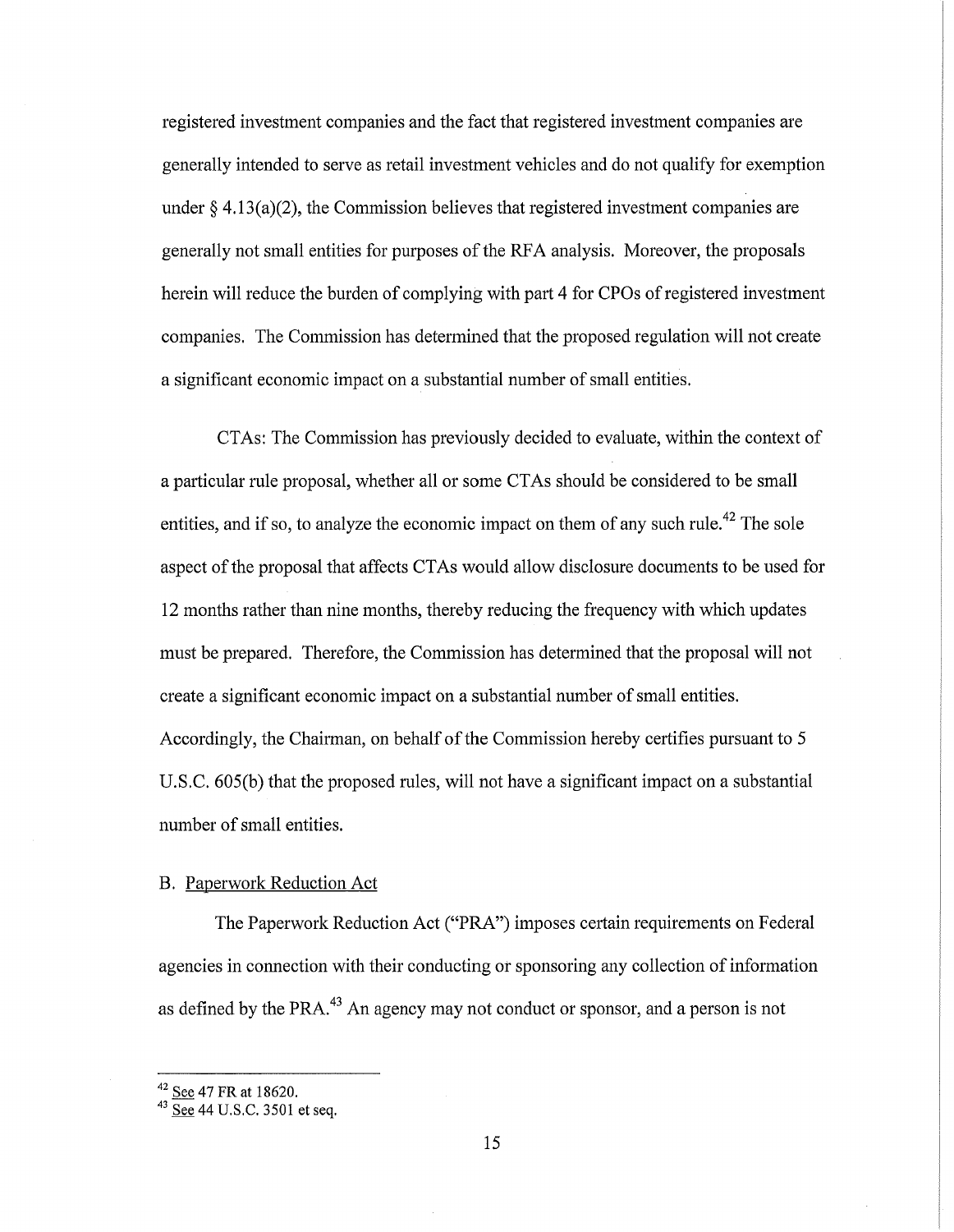required to respond to, a collection of information unless it displays a currently valid control number from the Office of Management and Budget ("OMB").

The Commission is amending Collection 3038-0023 to allow for an increase in response hours for the rulemaking resulting from the amendments to  $\S 4.5$  that the Commission adopted in a concurrent release.<sup>44</sup> In the context of that rulemaking, the Commission received comments asserting that, absent harmonization of the Commission's compliance regime for CPOs with that of the SEC for registered investment companies, entities operating registered investment companies that would be required to register with the Commission would not be able to comply with the Commission's regulations and would have to discontinue their activities involving commodity interests. Because the Commission is proposing provisions to harmonize its compliance regime for sponsors or advisors to registered investment companies required to register as CPOs, the Commission believes that such entities will be able to register with the Commission and comply with the applicable compliance obligations.

The Commission also is amending Collection 3038-0005 to allow for an increase in response hours for the rulemaking associated with modified compliance obligations under part 4 of the Commission's regulations resulting from these revisions. The titles for these collections are "Part 3 - Registration" (OMB Control number 3038-0023) and "Part 4 - Commodity Pool Operators and Commodity Trading Advisors" (OMB Control number 3038-0005). Responses to this collection of information will be mandatory.

The Commission will protect proprietary information according to the Freedom of Information Act ("FOIA") and 17 CFR part 145, "Commission Records and Information." In addition, section  $8(a)(1)$  of the CEA strictly prohibits the Commission,

<sup>&</sup>lt;sup>44</sup> CITE to FR for Non-Joint Rulemaking.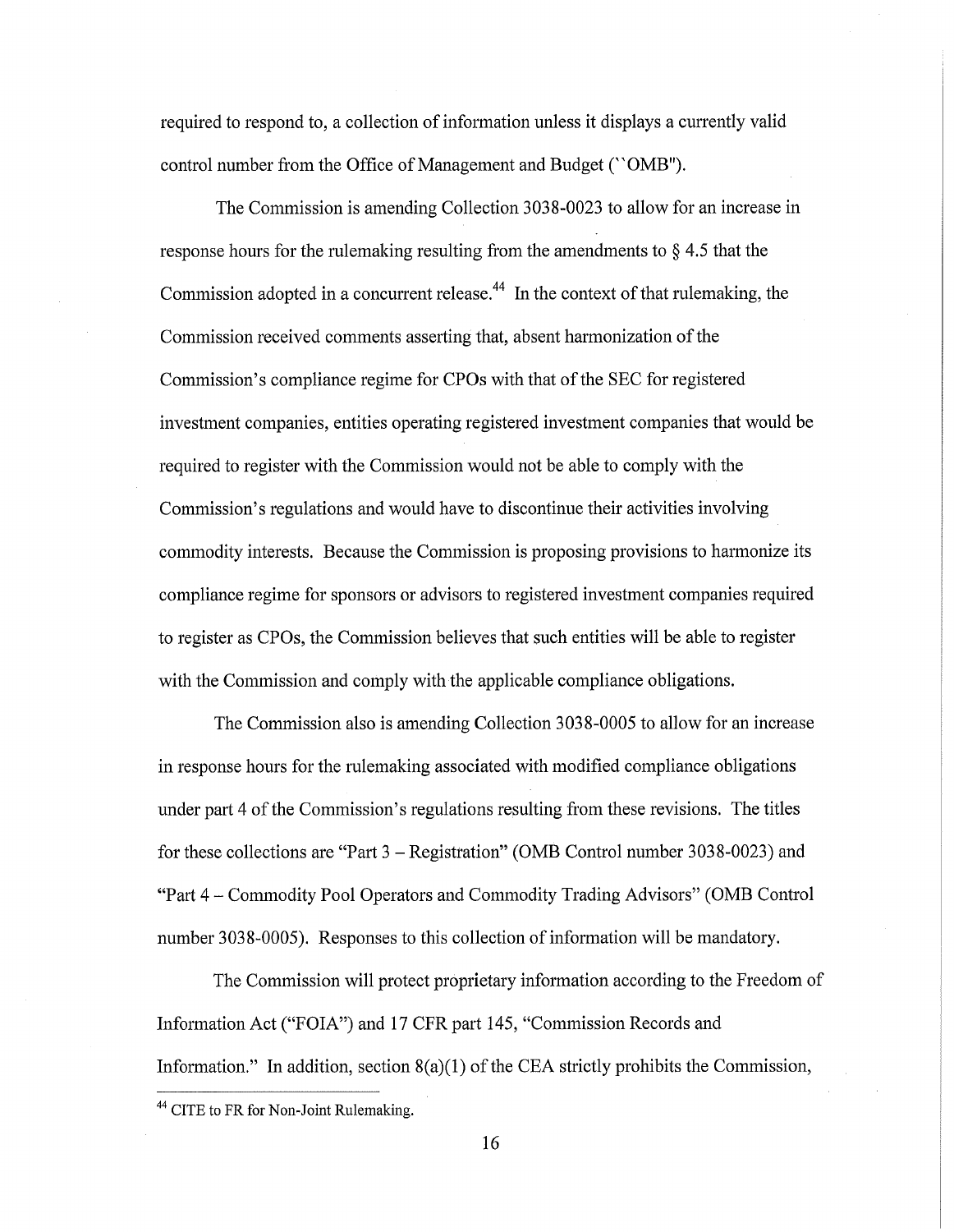unless specifically authorized by the CEA, from making public "data and information that would separately disclose the business transactions or market position of any person and trade secrets or names of customers."<sup>45</sup> The Commission is also required to protect certain information contained in a government system of records according to the Privacy Act of  $1974^{46}$ 

In the Commission's February proposal, the Commission estimated that the burden of § 4.5 compliance would be 16.68 hours for an estimated 416 CPOs and CTAs that would be obligated to comply.<sup>47</sup> There currently is no source of reliable information regarding the general use of derivatives by registered investment companies. Because of this lack of information, the Commission has derived the estimated entities affected and the number of burden hours associated with this proposal through the use of statistical analysis. According to the one source of data available to the Commission, in 2010, there were 669 sponsors of 9,719 registered investment companies, including mutual funds, closed end funds, exchange traded funds, and unit investment trusts.<sup>48</sup> In the comment letter submitted by the Investment Company Institute ("ICI") with respect to the Commission's February proposal the ICI stated that it surveyed its membership and 13 sponsors responded representing 2,111 registered investment companies. Of those 2,111

<sup>&</sup>lt;sup>45</sup> See 7 U.S.C. 12.

<sup>&</sup>lt;sup>46</sup> <u>See</u> 5 U.S.C. 552a.

 $47$  The Commission notes that the PRA burden proposes that it be considered in light of the costs entities may have incurred under the part 4 regulations as proposed in the Commodity Pool Operators and Commodity Trading Advisors: Amendments to Compliance Obligations rulemaking. In that rulemaking, the Commission estimated that entities would incur 9.58 burden hours in filing an annual report, 3.85 burden hours in compiling and distributing periodic account statements, and 3.25 burden hours in compiling and distributing disclosure documents; in sum, the Commission estimated that these provisions would incur a burden in total of 16.68 hours. By operation of this proposal, registered investment companies regulated by the SEC will be able to use similar documents required under SEC regulations to satisfy their CFTC registration and compliance requirements under part 4 of the Commission's regulations. <sup>48</sup> See 2011 Investment Company Fact Book, Chap. 1 and Data Tables, Investment Company Institute  $(2011)$ , available at http://www.icifactbook.org/.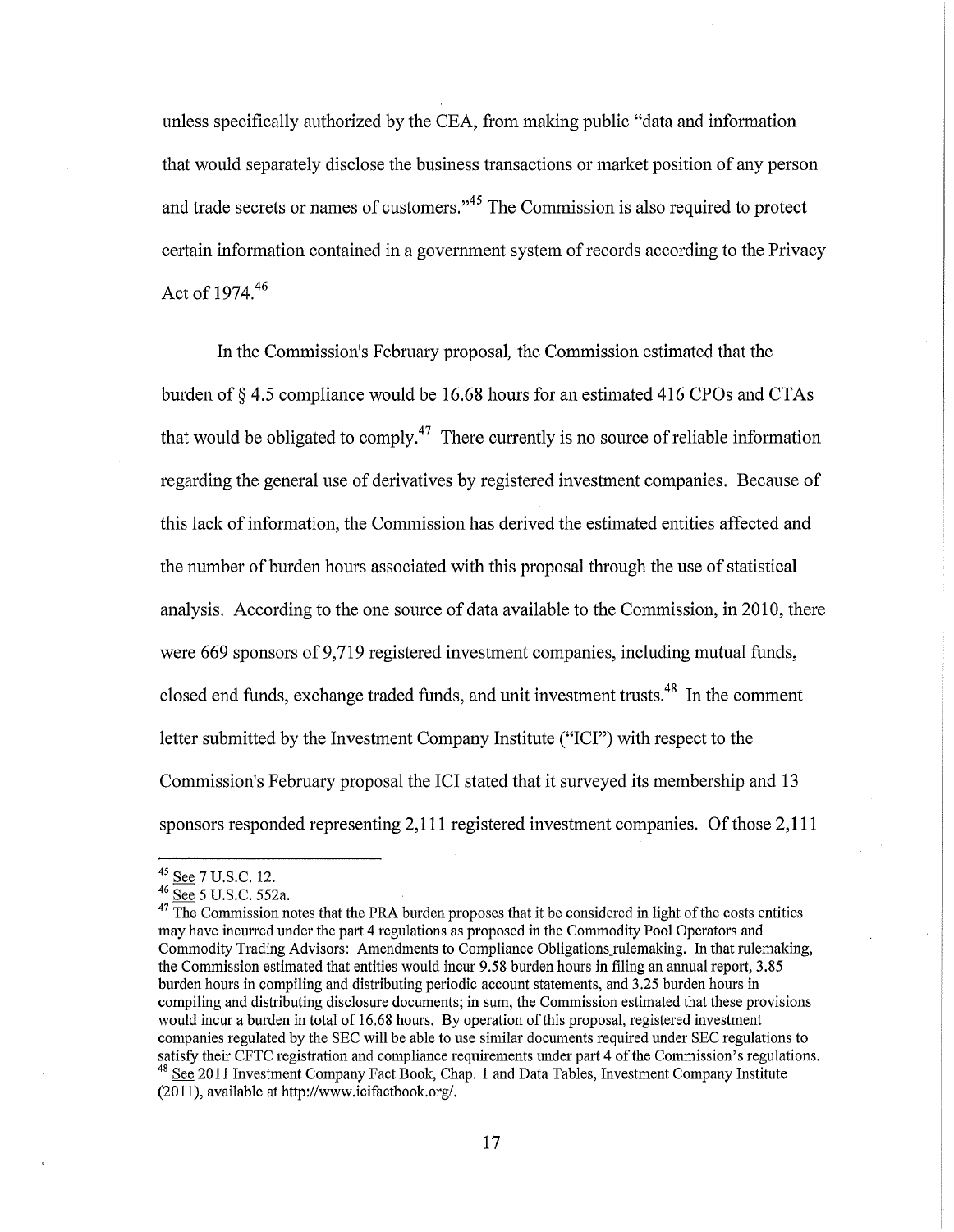registered investment companies, the 13 sponsors estimated that 485 would trigger registration and compliance obligations under § 4.5 as amended. This constitutes approximately 23% of the reported registered investment companies.

The Commission then deducted the 2,111 registered investment companies discussed in the ICI comment letter from the 9,719 entities comprising the universe of registered investment companies, and deducted the 13 sponsors surveyed by the ICI from the universe of 669 fund sponsors to arrive at 656 fund sponsors operating 7,608 registered investment companies. This resulted in an average of 11.6 registered investment companies being offered per sponsor.

The Commission then calculated 23% of the 7,608 registered investment companies not covered by the ICI survey, which equals 1,750 registered investment companies that the Commission would expect to trigger registration under amended  $\delta$ 4.5. Then, the Commission divided this number by the average number of registered investment companies operated per sponsor and added the 13 sponsors from the ICI survey to reach 164 sponsors expected to be required to register under amended § 4.5. Because the Commission cannot state with absolute certainty that only 164 entities would be required to register, due to the uncertainty inherent in the use of averages, the Commission believes that the number of sponsors or advisors required to register to be somewhere between 164 and 669 entities. For PRA purposes, the Commission believes that it is appropriate to use the midpoint between the outer bounds of the range, which is 416 entities. The Commission estimates that there will still be some burden associated with  $\S 4.5$  compliance under the proposed rule, as there are some incompatibilities between SEC and Commission regulations (as discussed above). The Commission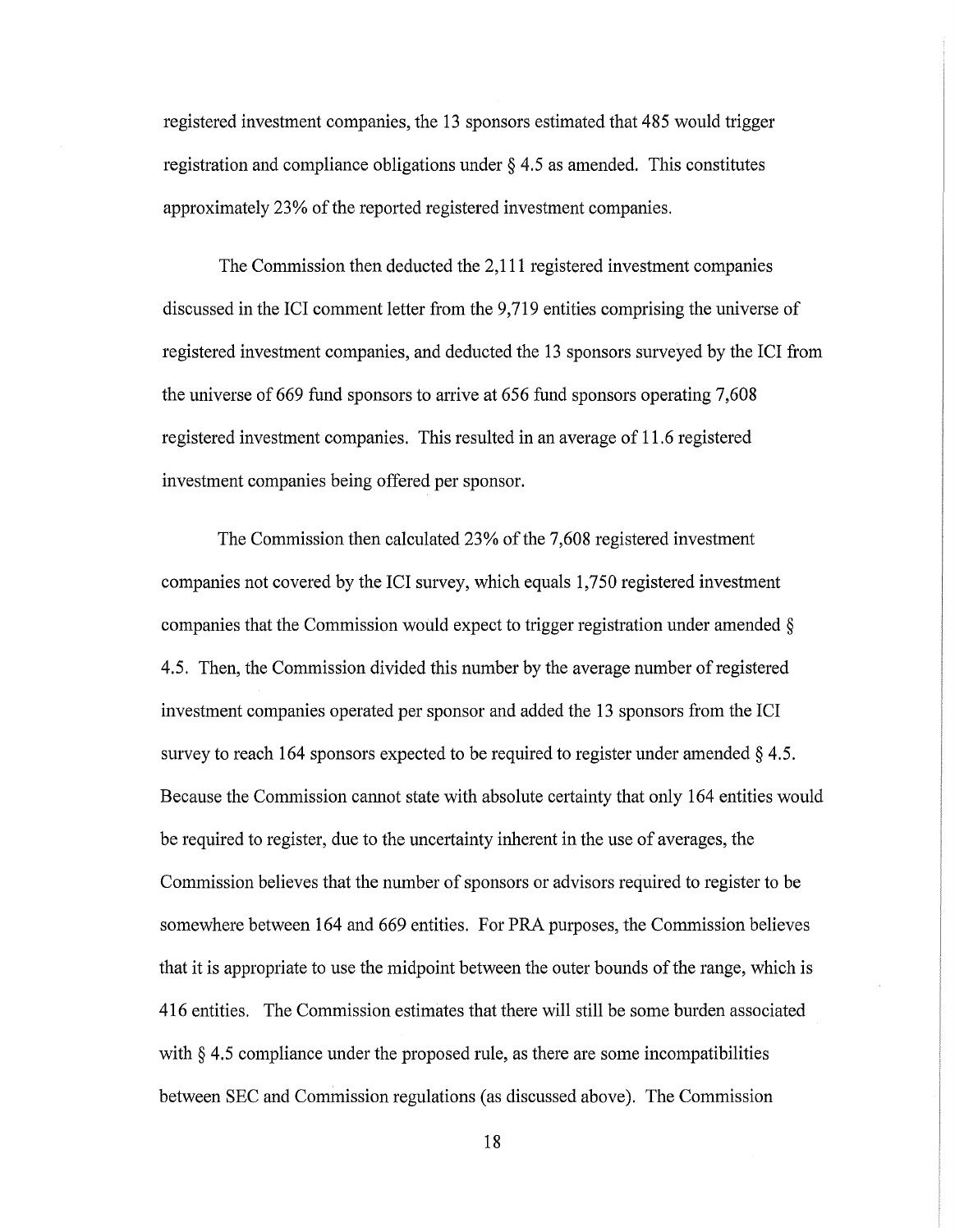estimated this burden at approximately 2 hours annually. Thus, the Commission estimates that this new proposal will reduce the information collection burden associated with  $\S 4.5$  compliance for the estimated 416 entities by 14.68 hours per entity.

1. Additional Information Provided by CPOs and CTAs

#### a. OMB Control Number 3038-0023.

Part 3 of the Commission's regulations concern registration requirements. The Commission is amending existing Collection 3038-0023 to reflect the obligations associated with the registration of new entrants, *i.e.*, CPOs that were previously exempt from registration under § 4.5 that had not previously been required to register. Because the registration requirements are in all respects the same as for current registrants, the collection has been amended only insofar as it concerns the increased estimated number of respondents and the corresponding estimated annual burden.

Estimated number of respondents: 75,841

Annual responses by each respondent: 76,350

Annual reporting burden: 6,871.6

b. OMB Control Number 3038-0005

Part 4 of the Commission's regulations concerns the operations of CTAs and CPOs, and the circumstances under which they may be exempted or excluded from registration. Under existing Collection 3038-0005 the estimated average time spent per response has not been altered; however, adjustments have been made to the collection to account for the new burden expected under the proposed rulemaking. The total burden associated with Collection 3038-0005 is expected to be: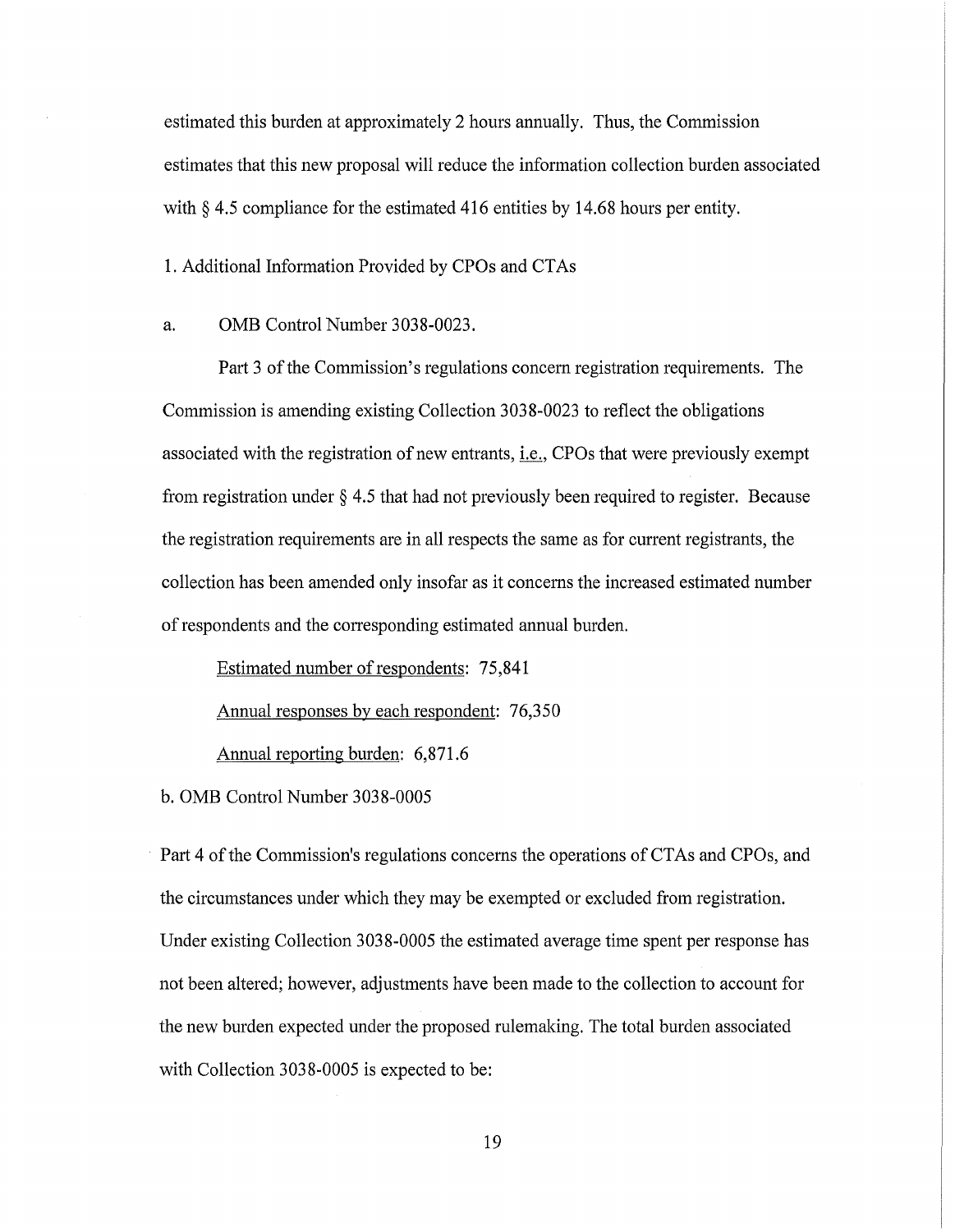Estimated number of respondents: 44,142.

Annual responses by each respondent: 62,121.

Estimated average hours per response: 4.22.

Annual reporting burden: 262,347.8.

The proposed harmonization specifically will add the following burden with respect to compliance obligations other than Form CPO-PQR:

Estimated number of respondents: 416.

Annual responses by each respondent: 5.

Estimated average hours per response: 2.

Annual reporting burden: 4160.

The proposed harmonization will add the following burden with respect to the burden associated with Form CPO-PQR:

Schedule A:

Estimated number of respondents: 586.

Annual responses by each respondent: 4.

Estimated average hours per response: 6.

Annual reporting burden: 14,064.

Schedule B:

Estimated number of respondents: 586.

Annual responses by each respondent: 4.

Estimated average hours per response: 4.

Annual reporting burden: 9,376.

Schedule C: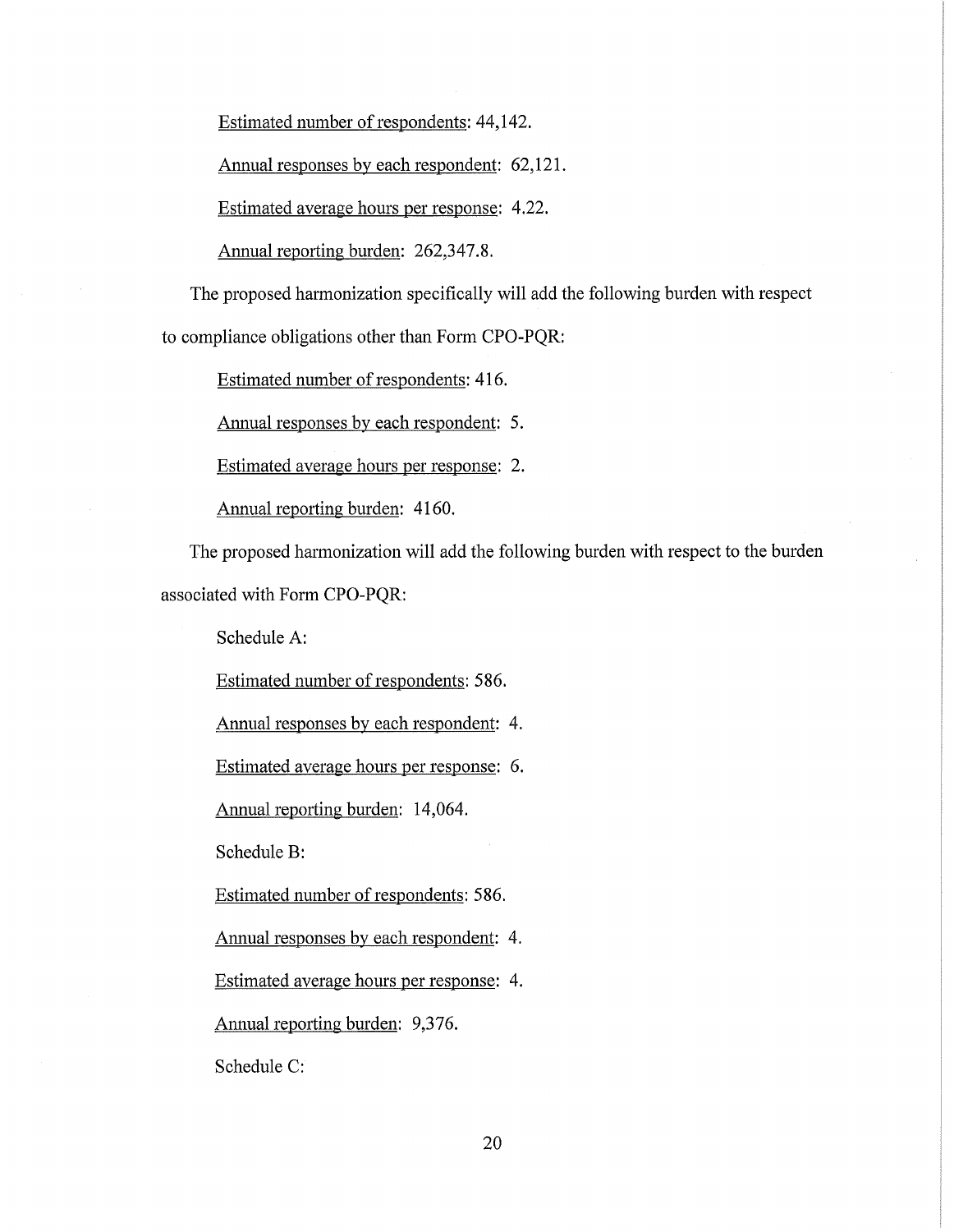Estimated number of respondents: 586.

Annual responses by each respondent: 4.

Estimated average hours per response: 18.

Annual reporting burden: 42,192.

2. Information Collection Comments

The Commission invites the public and other Federal agencies to comment on any aspect of the reporting and recordkeeping burdens discussed above. Pursuant to 44 U.S.C. 3506(c)(2)(B), the Commission solicits comments in order to: (i) Evaluate whether the proposed collection of information is necessary for the proper performance of the functions of the Commission, including whether the information will have practical utility; (ii) evaluate the accuracy of the Commission's estimate of the burden of the proposed collection of information; (ii) determine whether there are ways to enhance the quality, utility, and clarity of the information collected; and (iv) minimize the burden of the collection of information on those who are required to respond, including through the use of automated collection techniques or other forms of information technology.

Comments may be submitted directly to the Office of Information and Regulatory Affairs, by fax at (202) 395-6566 or by e-mail at OIRAsubmissions@omb.eop.gov. Please provide the Commission with a copy of submitted comments so that they can be summarized and addressed in the final rule. Refer to the ADDRESSES section of this notice of proposed rulemaking for comment submission instructions to the Commission. A copy of the supporting statements for the collections of information discussed above may be obtained by visiting RegInfo.gov.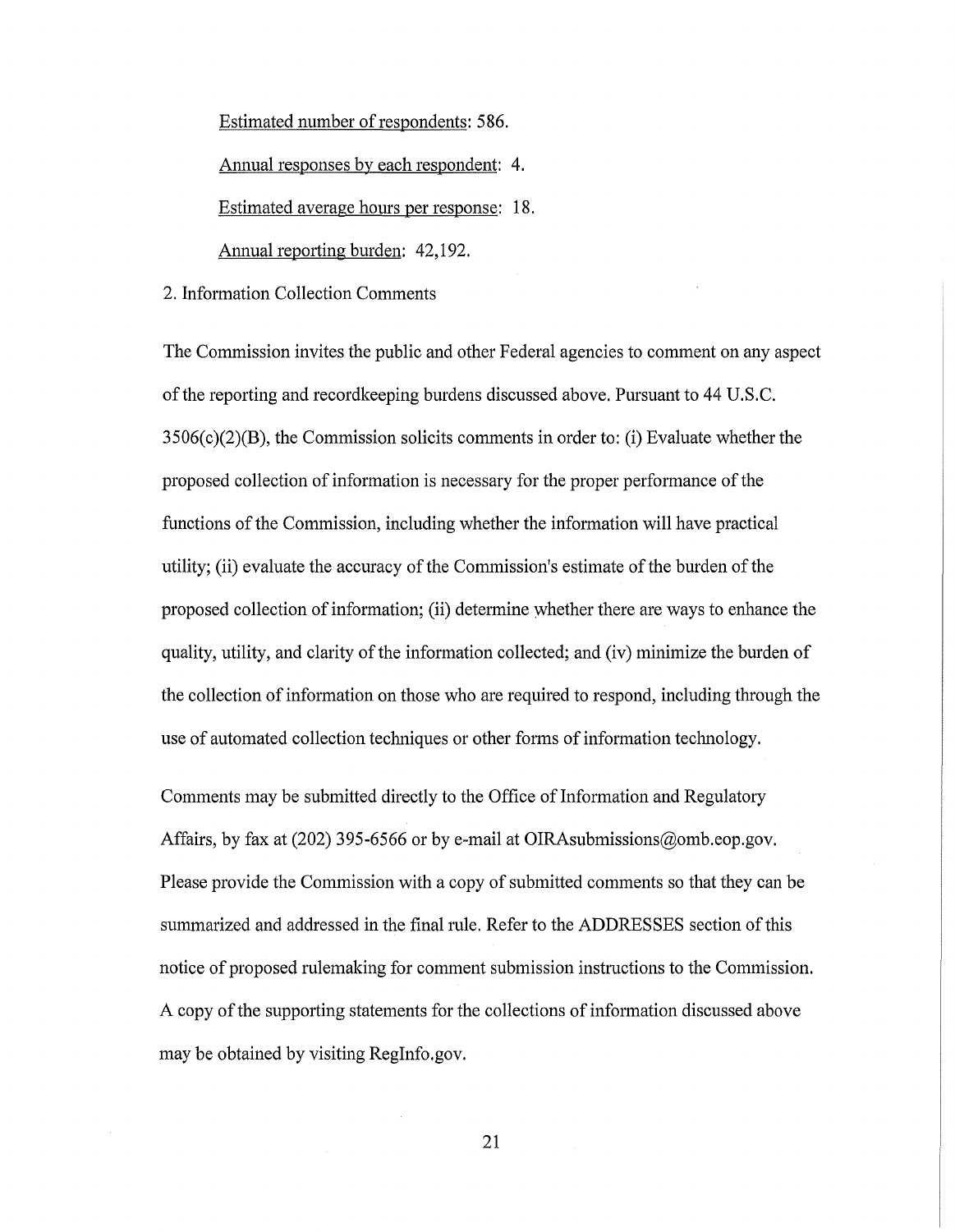OMB is required to make a decision concerning the collection of information between 30 and 60 days after publication of this release. Consequently, a comment to OMB is most assured of being fully effective if received by OMB (and the Commission) within 30 days after publication of this notice of proposed rulemaking.

#### C. Considerations of Costs and Benefits

Section 15(a) of the Act requires the Commission, before promulgating a regulation under the Act or issuing an order, to consider the costs and benefits of its action.<sup>49</sup> Section 15(a) specifies that costs and benefits shall be evaluated in light of the following considerations: (1) protection of market participants and the public; (2) efficiency, competitiveness and financial integrity of futures markets; (3) price discovery; (4) sound risk management practices; and (5) other public interest considerations.<sup>50</sup> The Commission can, in its discretion, give greater weight to any of the five considerations and determine that, notwithstanding its costs, a particular regulation was necessary or appropriate to protect the public interest, or to effectuate any of the provisions, or to accomplish any of the purposes, of the Act.

In February 2011, the Commission proposed to revise the requirements for determining which persons should be required to register as a CPO under § 4.5. The Commission received numerous comments that sponsors of registered investment companies that also would be required to register as CPOs would be subject to duplicative, inconsistent, and possibly conflicting disclosure and reporting requirements. The purpose of this proposal is to harmonize certain CFTC and SEC registration requirements in an effort to reduce the costs to dual registrants of complying with two

 $^{49}$  7 U.S.C. 19(a).<br> $^{50}$  7 U.S.C. 19(a).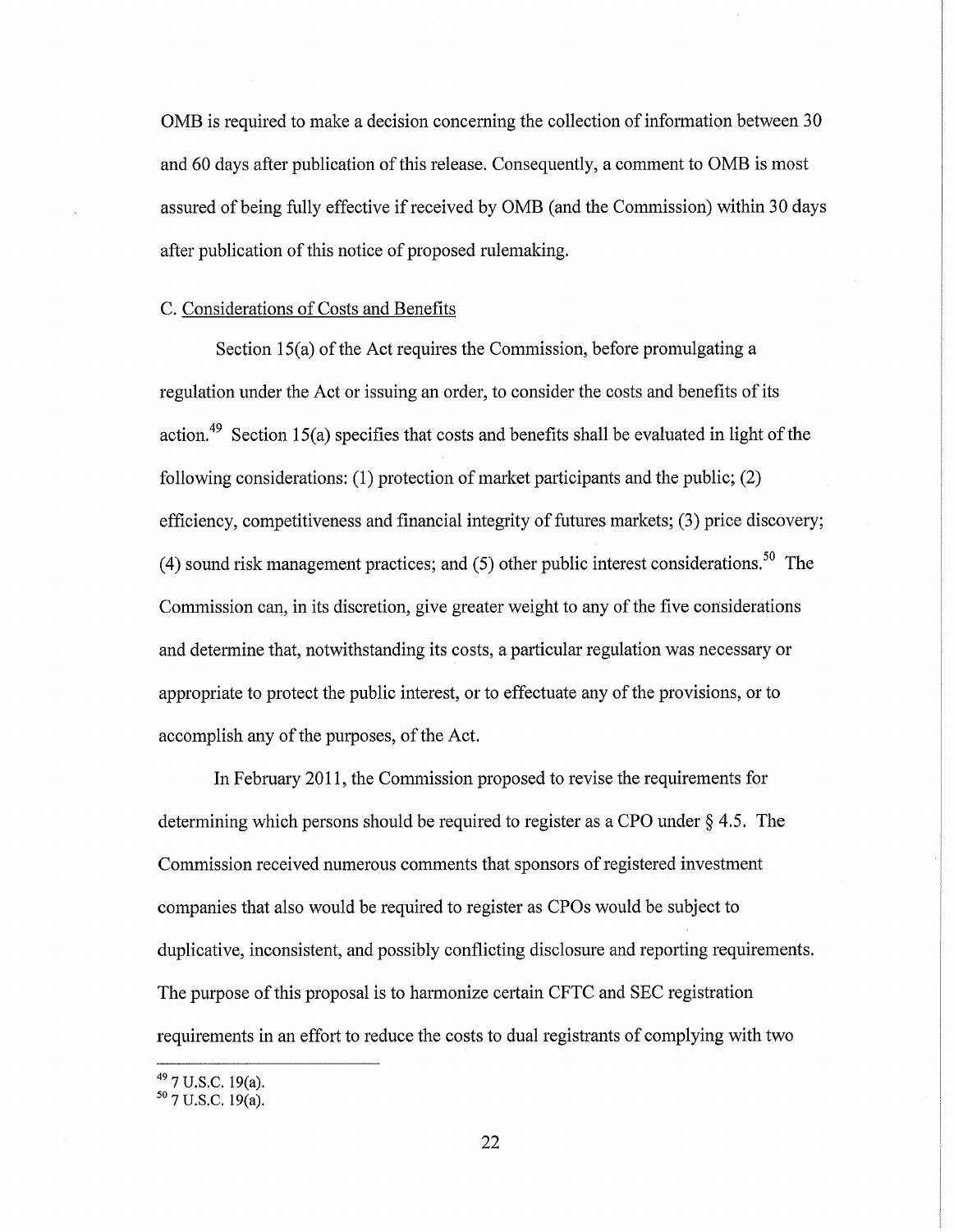regulatory regimes. To address the commenters' concerns about the content and timing of disclosure documents, account statement delivery and certification, and recordkeeping requirements, the Commission is proposing to harmonize its regulatory requirements with those of the SEC to reduce the costs for dual registrants. Each of these harmonizing provisions involves recordkeeping and reporting obligations that would be a collection of information under the PRA.

The Commission is obligated to estimate the burden of and provide supporting statements for any collections of information it seeks to establish under considerations contained in the PRA $<sup>51</sup>$  and to seek approval of those requirements from the</sup> OMB. Therefore, the estimated burden costs and support for the collections of information is provided for in the PRA section of this notice of proposed rulemaking and the information collection requests that will be filed with OMB contemporaneously with this rulemaking as required by that statute.

## 1. Section 15(a) Considerations

As stated above, section 15(a) of the CEA requires the CFTC to consider the costs and benefits of its actions in light of five broad areas of market and public concern: (1) protection of market participants and the public; (2) efficiency, competitiveness, and financial integrity of futures markets; (3) price discovery; (4) sound risk management practices; and (5) other public interest considerations.

a. Protection of Market Participants and the Public

The Commission believes that these regulations protect market participants and the public by achieving the same regulatory objectives of its proposed part 4 registration and reporting requirements but at reduced costs.

<sup>51</sup> 44 U.S.C. 3501 et seq.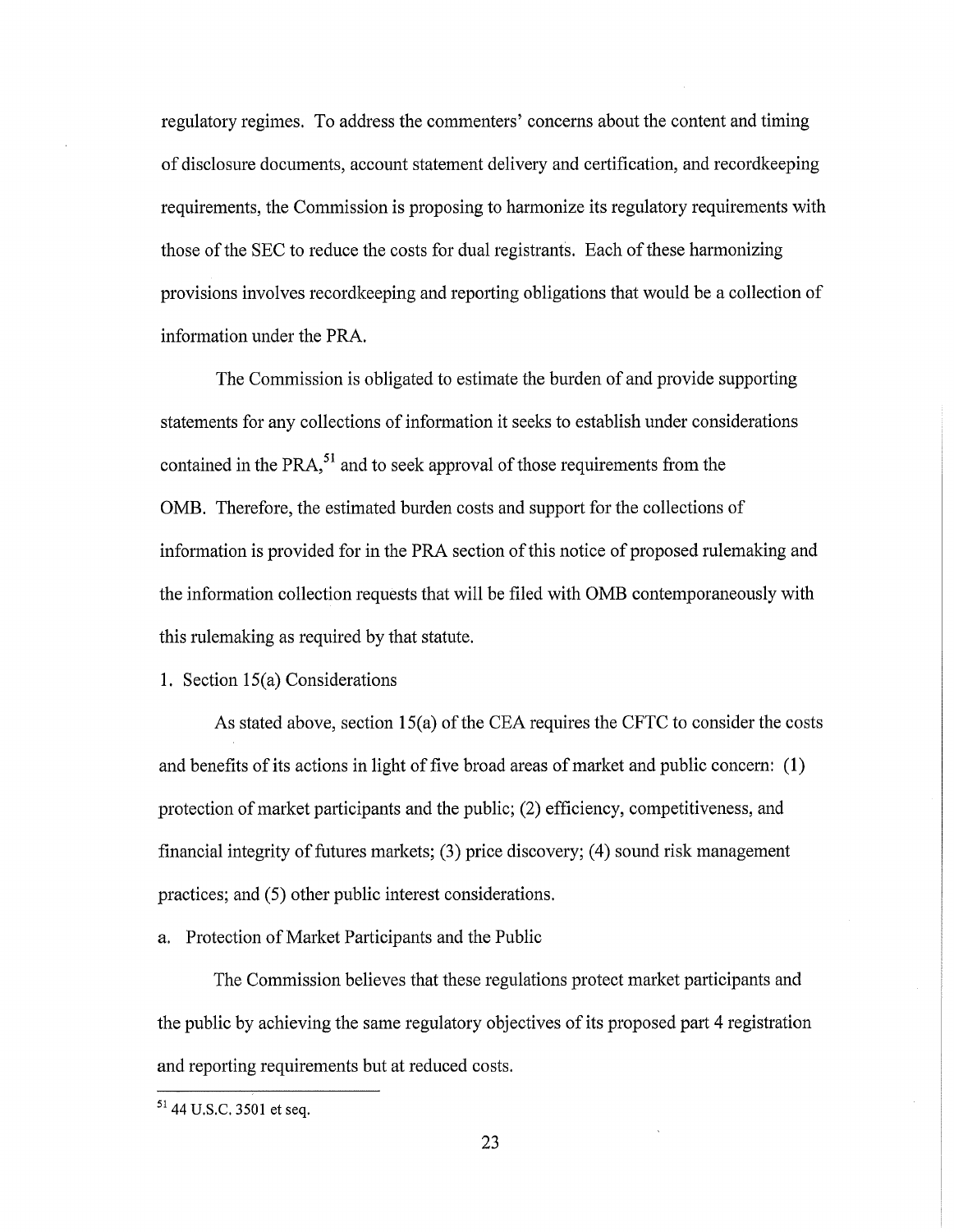b. Efficiency, Competitiveness, and Financial Integrity of Futures Markets

The Commission believes that harmonization and its concomitant reduction in regulatory burden promotes the efficiency of futures markets in an indirect way; by lessening the costs that entities must bear to operate within markets, participants can pass along such savings to their customers or devote more resources to serving those customers. Moreover, as registered participants are relieved of some burdens, the incentive to remain unregistered may diminish.

c. Price Discovery

The Commission has not identified a specific effect on price discovery as a result of these harmonizing regulations.

d. Sound Risk Management

The Commission has not identified a specific effect on sound risk management as a result of these harmonizing regulations.

e. Other Public Interest Considerations

The CFTC has not identified other public interest considerations related to the costs and benefits of these regulations.

2. Conclusion

The Commission believes these regulations will lower burdens for many market participants who are also registered with other regulatory agencies as a result of doing business in multiple markets. The Commission welcomes all public comments on its cost and benefit considerations, including its analysis of the regulations in light of the five factors enumerated in  $\S$  15(a). Specifically, are there potential costs associated with these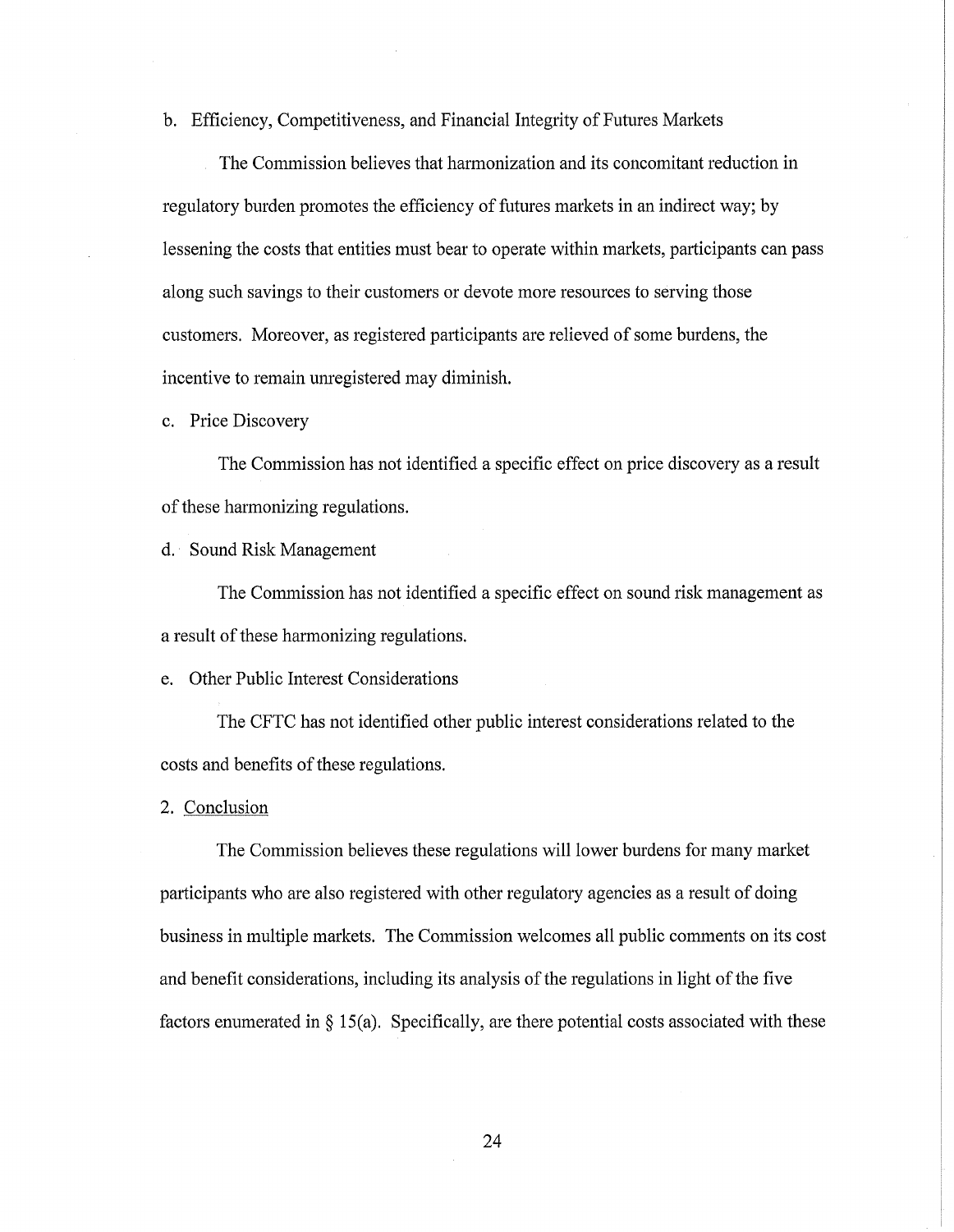harmonizing rules that the Commission has not considered? Are there benefits to market participants, the public, or futures markets that the Commission should consider?

List of Subjects

17 CFR Part 4

Advertising, Brokers, Commodity Futures, Commodity pool operators, Consumer

protection, Reporting and recordkeeping requirements.

# PART 4-COMMODITY POOL OPERATORS AND COMMODITY TRADING ADVISORS

1. The authority citation for part 4 continues to read as follows:

Authority: 7 U.S.C. la, 2, 4, 6(c), 6b, 6c, 61, 6m, 6n, 60, 12a, and 23.

2. Amend § 4.12 to revise paragraph (c) and paragraph (c)(2)(i)(D)  $(1)$ , to add paragraph  $(c)(2)(i)(D)(2)$ , and to revise paragraph  $(c)(ii)(A)$  to read as follows:

§ 4.12 Exemption from provisions of part 4.

\* \* \* \* \*

(c) Exemption from Subpart B for certain commodity pool operators based on registration under the Securities Act of 1933 or the Investment Company Act of 1940. (1) Eligibility. Subject to compliance with the provisions of paragraph (d) of this section, any person who is registered as a commodity pool operator, or has applied for such registration, may claim any or all of the relief available under paragraph  $(c)(2)$  of this section if, with respect to the pool for which it makes such claim: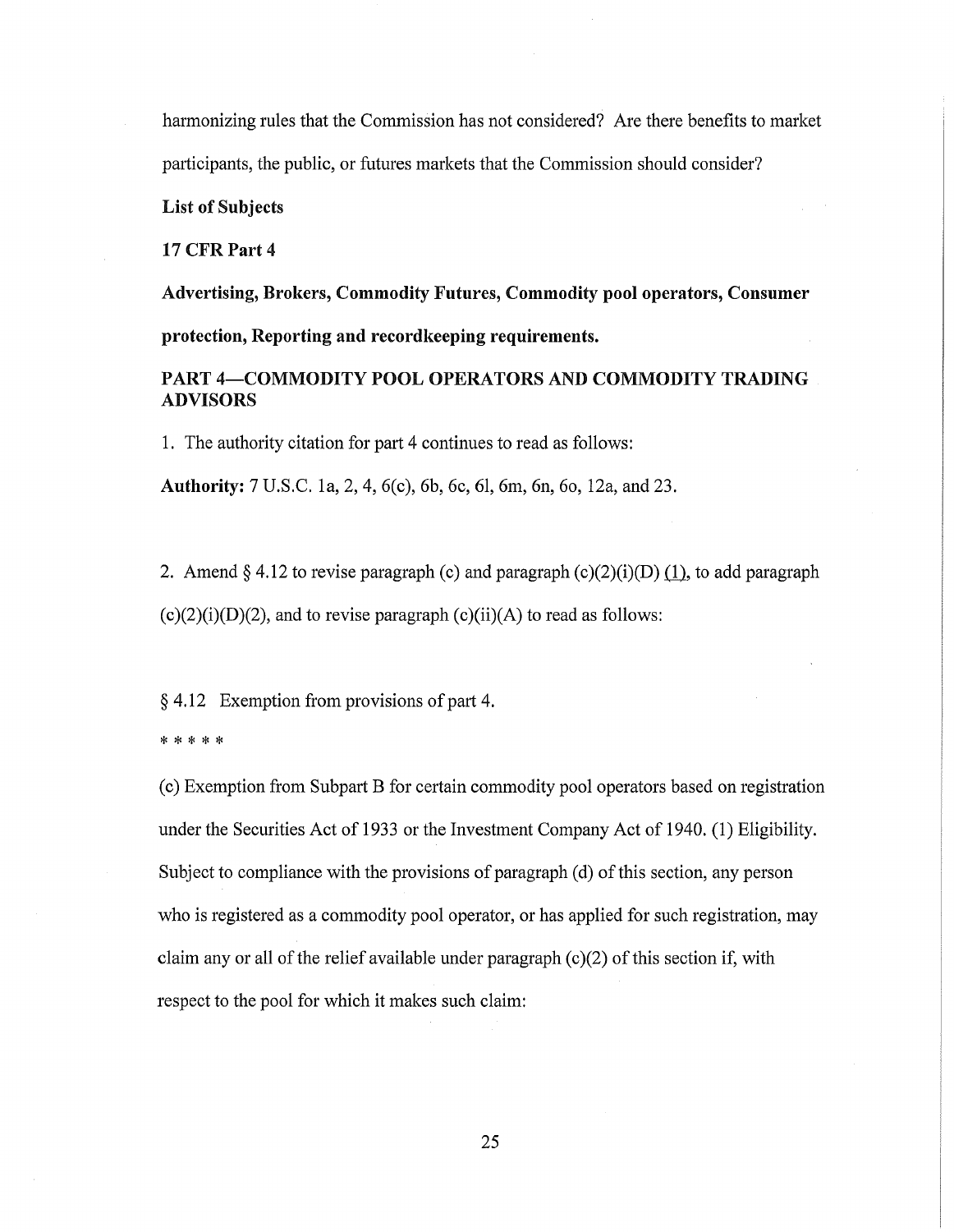(i) The units of participation will be offered and sold pursuant to an effective registration statement under the Securities Act of 1933; or

(ii) the pool is registered under the Investment Company Act of 1940.

(2) Relief available to pool operator. The commodity pool operator of a pool whose units of participation meet the criteria of paragraph (c)(1) of this section may claim the following relief:

(i) In the case of § 4.21, exemption from the Disclosure Document delivery and acknowledgment requirements of that section, Provided, however, that the pool operator:

(A) Causes the pool's Disclosure Document to be readily accessible on an Internet Web site maintained by the pool operator;

(B) Causes the Disclosure Document to be kept current in accordance with the requirements of  $\S$  4.26(a);

(C) Clearly informs prospective pool participants with whom it has contact of the Internet address of such Web site and directs any broker, dealer or other selling agent to whom the pool operator sells units of participation in the pool to so inform prospective pool participants; and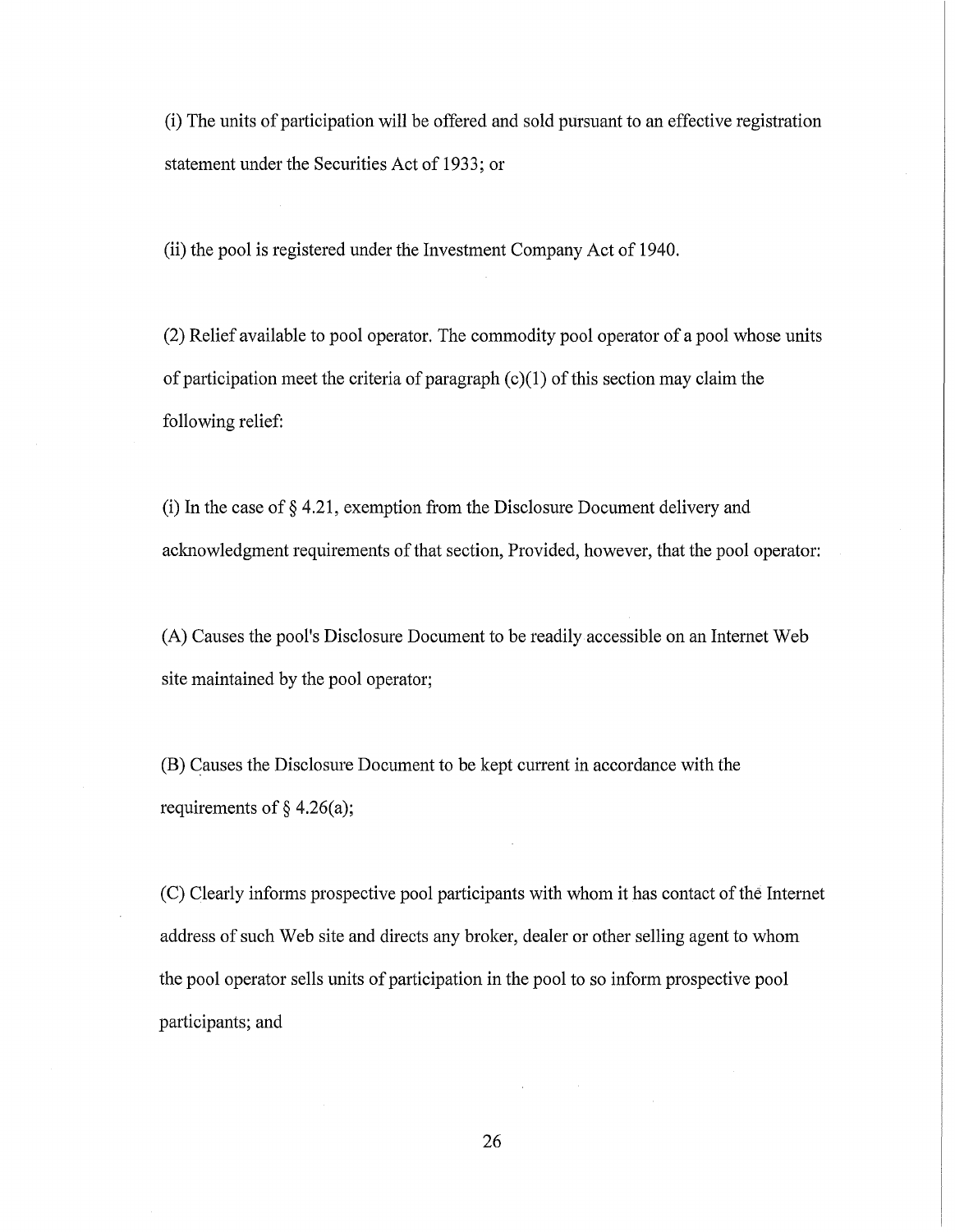(D) ( $1$ ) If claiming relief under paragraph 4.12(c)(1)(i), comply with all other requirements applicable to pool Disclosure Documents under Part 4. The pool operator may satisfy the requirement of  $\S 4.26(b)$  to attach to the Disclosure Document a copy of the pool's most current Account Statement and Annual Report if the pool operator makes such Account Statement and Annual Report readily accessible on an Internet Web site maintained by the pool operator.

 $(2)$  If claiming relief under paragraph 4.12(c)(1)(ii), comply with all other requirements applicable to pool Disclosure Documents under Part 4, except that, with respect to the specific requirements listed below, comply as follows:

(i) With respect to the legend required by  $\S 4.24(a)$ , include a legend that indicates that the Commodity Futures Trading Commission and the Securities and Exchange Commission have not approved or disapproved of the securities or passed upon the merits of participating in the pool, nor has either agency passed upon the accuracy or adequacy of the disclosure in the prospectus, and that any contrary representation is a criminal offense. The legend may be in one of the following 'or other clear and concise language:

*Example A:* The Securities and Exchange Commission and the Commodity Futures Trading Commission have not approved or disapproved these securities or this pool, or passed upon the adequacy or accuracy of this prospectus. Any representation to the contrary is a criminal offense.

*Example B:* The Securities and Exchange Commission and the Commodity Futures Trading Commission have not approved or disapproved these securities or this pool, or determined if this prospectus is truthful or complete. Any representation to the contrary is a criminal offense.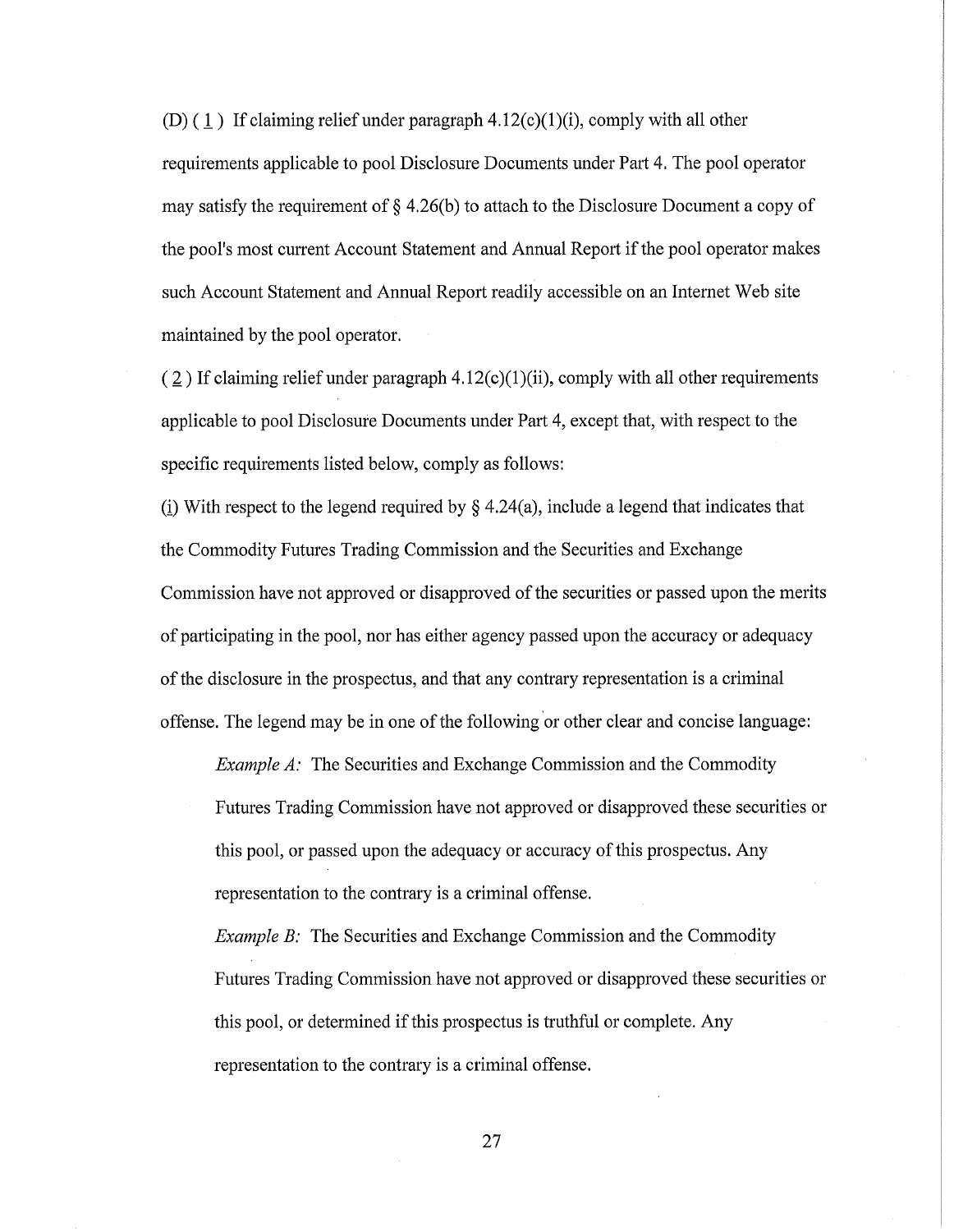(ii) With respect to performance that is required under paragraphs  $4.25(c)(2)$ ,  $(3)$ ,  $(4)$  or (5) of this section, present such information in the Statement of Additional Information. (ii) In the case of  $\S$  4.22, exemption from the Account Statement distribution requirement of that section; Provided, however, that the pool operator:

(A) Causes the pool's Account Statements, including the certification required by § 4.22(h) to be readily accessible on an Internet Web site maintained by the pool operator within 30 calendar days after the last day of the applicable reporting period and. continuing for a period of not less than 30 calendar days. The commodity pool operator may meet the requirement of § 4.22(h) by including the certification required by Rule 30e-1 under the Investment Company Act of 1940 (17 CFR 270.30e-1) with its posting of the pool's Account Statements; and

(B) Causes the Disclosure Document for the pool to clearly indicate:

( 1 ) That the information required to be included in the Account Statements will be readily accessible on an Internet Web site maintained by the pool operator; and  $(2)$  The Internet address of such Web site. \* \* \* \* \*

3. Amend  $\S$  4.26 to revise paragraph (a)(2) to read as follows:

§ 4.26 Use, amendment and filing of Disclosure Document.  $(a)(1)$  \* \* \* \* \*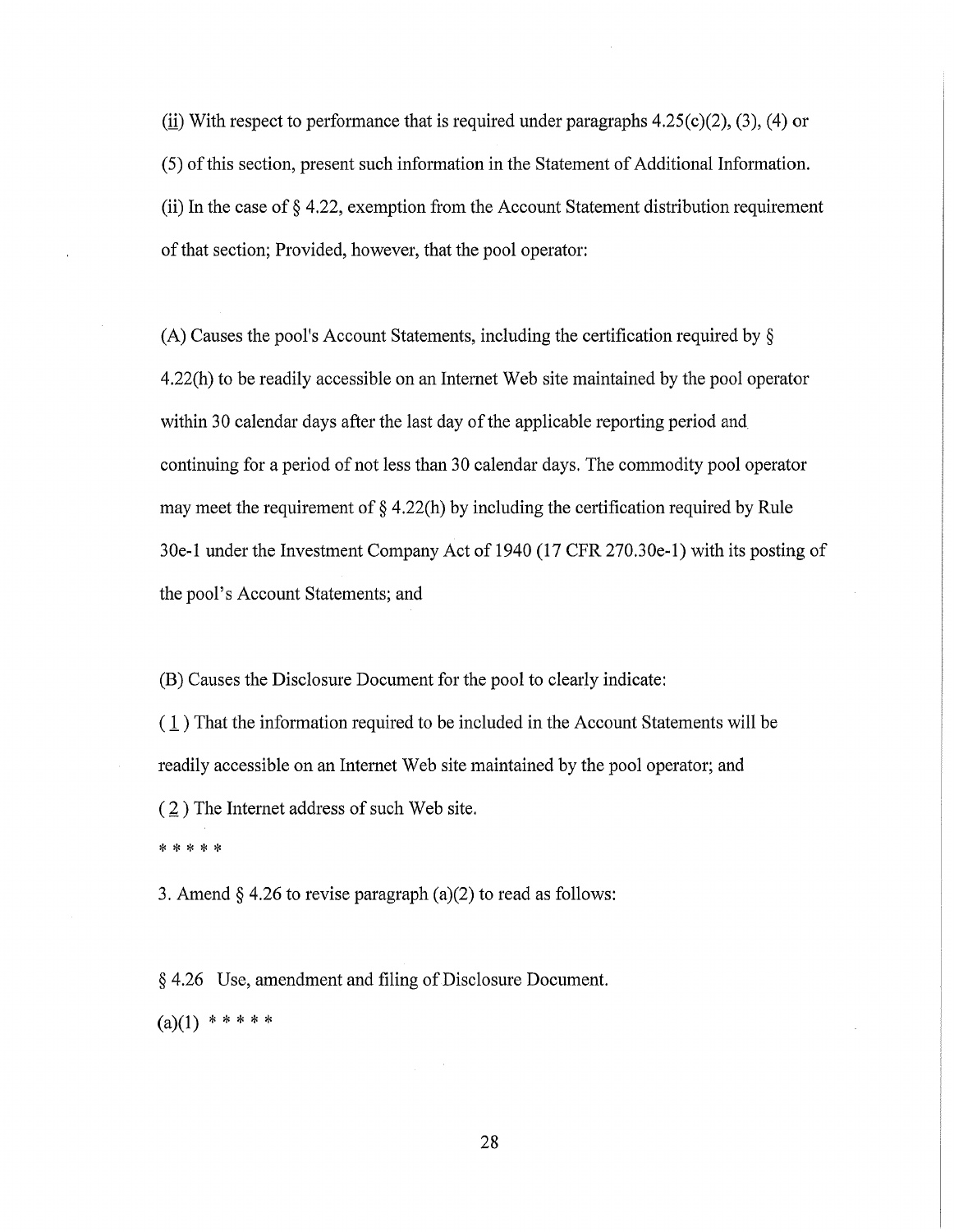(2) No commodity pool operator may use a Disclosure Document or profile document dated more than twelve months prior to the date of its use.

4. Amend § 4.36 to revise paragraph (b) to read as follows:

§ 4.36 Use, amendment and filing of Disclosure Document. \* \* \* \* \*

(b) No commodity trading advisor may use a Disclosure Document dated more than twelve months prior to the date of its use.

Issued in Washington, DC, on February 8, 2012 by the Commission.

Daid a. Stanik

David A. Stawick, Secretary of the Commission

Appendices to Harmonization of Compliance Obligations for Registered Investment

Companies Required to Register as Commodity Pool Operators-Commission Voting

Summary and Statements of Commissioners

NOTE: The following appendices will not appear in the Code of Federal Regulations

Appendix 1- Commission Voting Summary

On this matter, Chairman Gensler and Commissioners Sommers, Chilton, O'Malia and Wetjen voted in the affirmative; no Commissioner voted in the negative.

Appendix 2- Statement of Chairman Gary Gensler